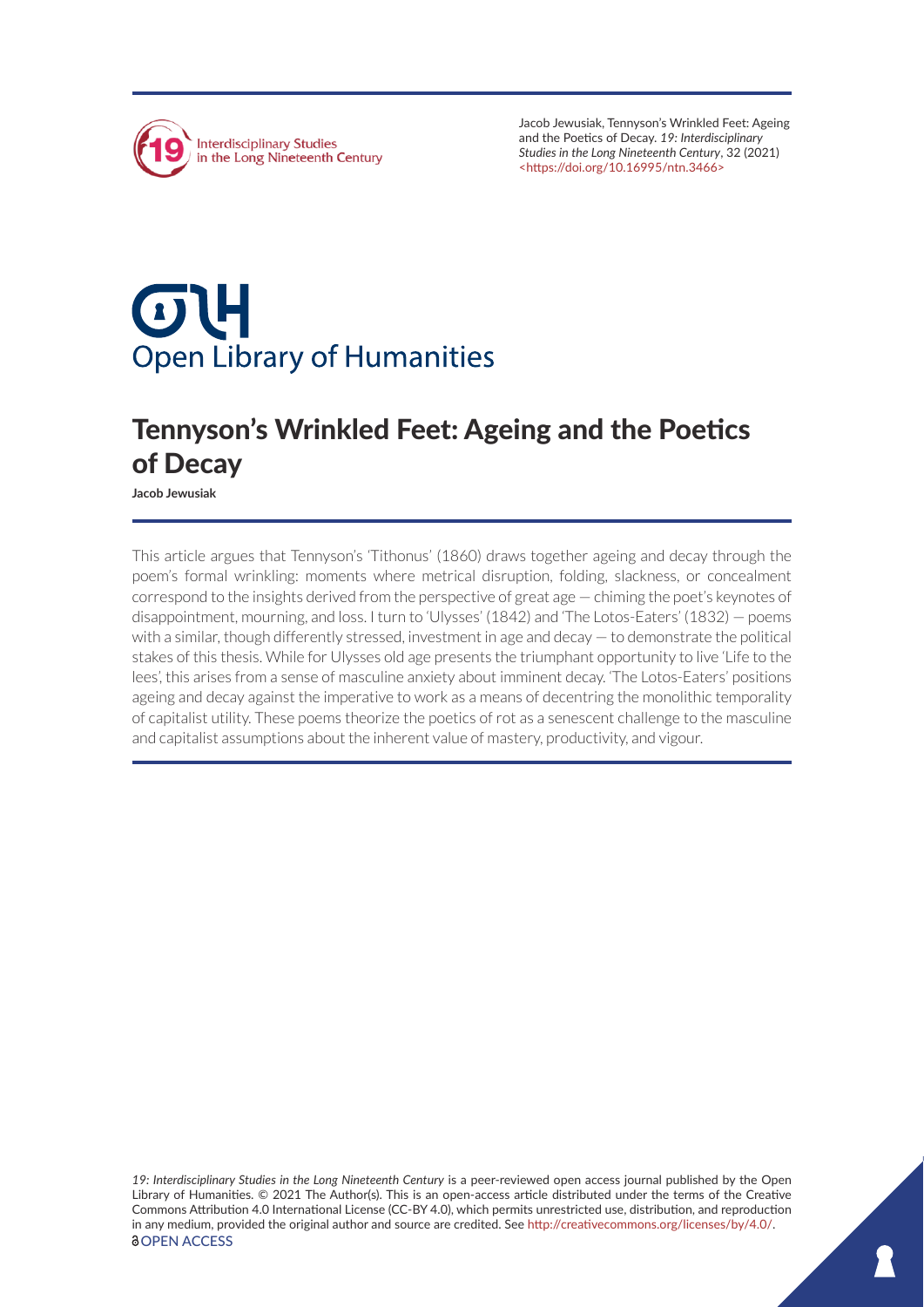A 'gray shadow, once a man', the immortal Tithonus of Tennyson's poem grows older — forever.<sup>1</sup> While the gods remain impervious to the depredations of time, the 'strong Hours indignant work'd their wills' into Tithonus's ageing body, leaving him a 'white-hair'd shadow', 'wither[ed]', 'maim'd', 'wasted', and 'marr'd' (ll. 18, 8, 6, 20, 19). 'Consume[d]' by the years, Tithonus's battered body shrinks into itself, drawing upon an ageist lexicon of decay that has long been used to describe old age (l. 6). The projection of decay onto the older human body usually has overwhelmingly negative connotations: putrefaction and abjection go hand in hand, as the process of decomposition takes on morally repulsive overtones. When decay is mapped onto old age, senescence takes on a similarly negative charge as a feared interval of the human lifespan. Martha Nussbaum posits that the stigma associated with the ageing of others — the view of the 'aging body […] as a site of decay and future death' — arises from the fear of it happening to oneself.<sup>2</sup> 'We reject', Nussbaum writes, 'all that is associated with decay and mortality: […] decaying mortal animality' (p. 110). For age critics such as Margaret Gullette, projecting the negative connotations of decay onto the human body is a structural prejudice that must be overcome. She writes that 'instead of persistently yoking this fear to the end of life and bodily decay, we do better to conceive of aging at any age as an issue of consciousness and a relationship to personal change'.<sup>3</sup> In an analysis of three poems by Tennyson  $-$  'Tithonus' (1860), 'Ulysses' (1842), and 'The Lotos-Eaters'  $(1832)$   $-$  I argue that, even as the poet retains the connection between decay and ageing, he recodes the process of putrefaction as ecologically and existentially valuable. The poems hold up the world of decay and renewal against that of immortality and sterile repetition: by valuing the former, Tennyson dissociates old age with disgust while avoiding the opposite pole of repressing physiological change. Doing so unsettles many of the entrenched biases against old age, which the poet affirms as a productive interval rather than a nightmarish inevitability.

The professional medical discourse of the late eighteenth and nineteenth centuries helped to shape the cultural narrative connecting ageing and decay. Some physicians theorized that each person was imbued with a limited amount of vital power that decreased over time. Charles Hufeland developed this view in his influential *Art of Prolonging Life* (1797), positing that 'by the assistance of the vital power a body is transferred from the mechanical and chemical world to a new one, the organic or living

<sup>1</sup> 'Tithonus', in *The Poems of Tennyson*, ed. by Christopher Ricks, 2nd edn, 3 vols (Harlow: Longman, 1987), ii, 605–12, l. 11.

<sup>2</sup> Martha C. Nussbaum and Saul Levmore, *Aging Thoughtfully: Conversations About Retirement, Romance, Wrinkles, and Regret* (Oxford: Oxford University Press, 2017), p. 114.

<sup>3</sup> Margaret Morganroth Gullette, *Ending Ageism, Or How Not to Shoot Old People* (New Brunswick: Rutgers University Press, 2017), p. 65.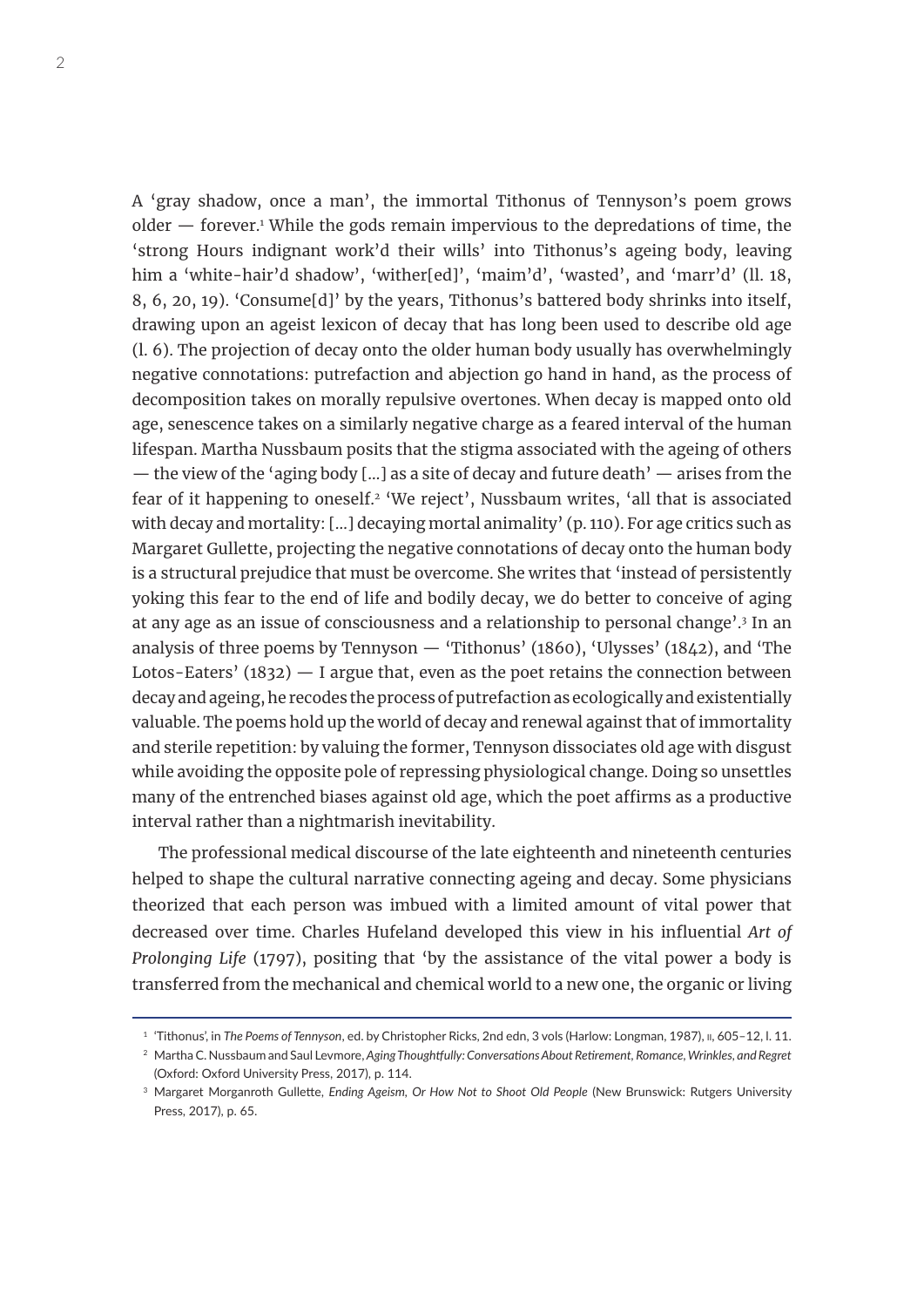world'.4 Sparking matter into organic life, the finite reserves of vital power must be carefully preserved:

The energy of life, therefore, will be in an inverse ratio with its duration; or the more intensively a being lives, the more will its life lose in extension. […] If the intensive life of a plant be increased by heat, manure, and artificial means, it will expand itself to perfection more rapidly, but it will also soon decay. (p. 34)

In *A Dictionary of Practical Medicine* (1834) the Scottish physician James Copland deploys the vitalist metaphor of the burning flame to describe the lifespan: 'the oil with which the lamp of human, and indeed all animal, existence burns is filled at its commencement, and is never afterwards supplied; and that the more brilliant the flame, the shorter will be its duration.'5 This popular belief about the expendability of one's life force cultivates the belief that 'age […] may be considered as commencing when the vital energies of the different organs begin to decline, — when the maturity of life glides into decay' (Copland, i, 44). For the polymath P. M. Roget — physician, theologian, lexicographer — growing older constitutes a battle between the conservative and destructive forces of the human body: once the scales tip towards decline, one 'transition[s] from maturity to decay': 'living bodies perish from within, being consumed by the very fire which is itself the source of their animation.'6 The propagation of vitalist theory in the medical writing of the era conjures an image of ageing — especially in the later years of life as a process of relentless decay of an original source.7

The notion that decay is an inevitable and lamentable aspect of growing older continued to inform early studies of culture and age, such as Simone de Beauvoir's *The Coming of Age* (1970). For a philosopher so sensitive to the myriad ways patriarchal culture marginalizes women, her account of age remains surprisingly tethered to 'biological facts':

For every individual age begins with it a dreaded decline. It is in complete conflict with the manly or womanly ideal cherished by the young and the fully-grown.

<sup>4</sup> *Hufeland's Art of Prolonging Life*, ed. by Erasmus Wilson, 2nd edn (London: Churchill, 1859), p. 23.

<sup>5</sup> James Copland, *A Dictionary of Practical Medicine*, 3 vols (London: Longman, Brown, Green, and Longmans, 1834), i, 46.

<sup>6</sup> P. M. Roget, 'Age', in *The Cyclopædia of Practical Medicine*, ed. by John Forbes, Alexander Tweedie, and John Conolly, 4 vols (London: Sherwood, 1833), i, 34–46 (pp. 35, 43).

<sup>7</sup> Even Thomas Andrews's *Cyclopedia of Domestic Medicine and Surgery* (Glasgow: Blackie, 1842), which does not explicitly use the term decay, still deploys language that borrows heavily from the rhetoric of rot: 'from the first periods of old age, and sometimes sooner, the organs become deteriorated; […] many of them entirely lose their action; others are absorbed, and disappear; […] finally, at the age of decrepitude, life is reduced to some remains of the vital, and a few deteriorated nutritive functions' (pp. 137–38).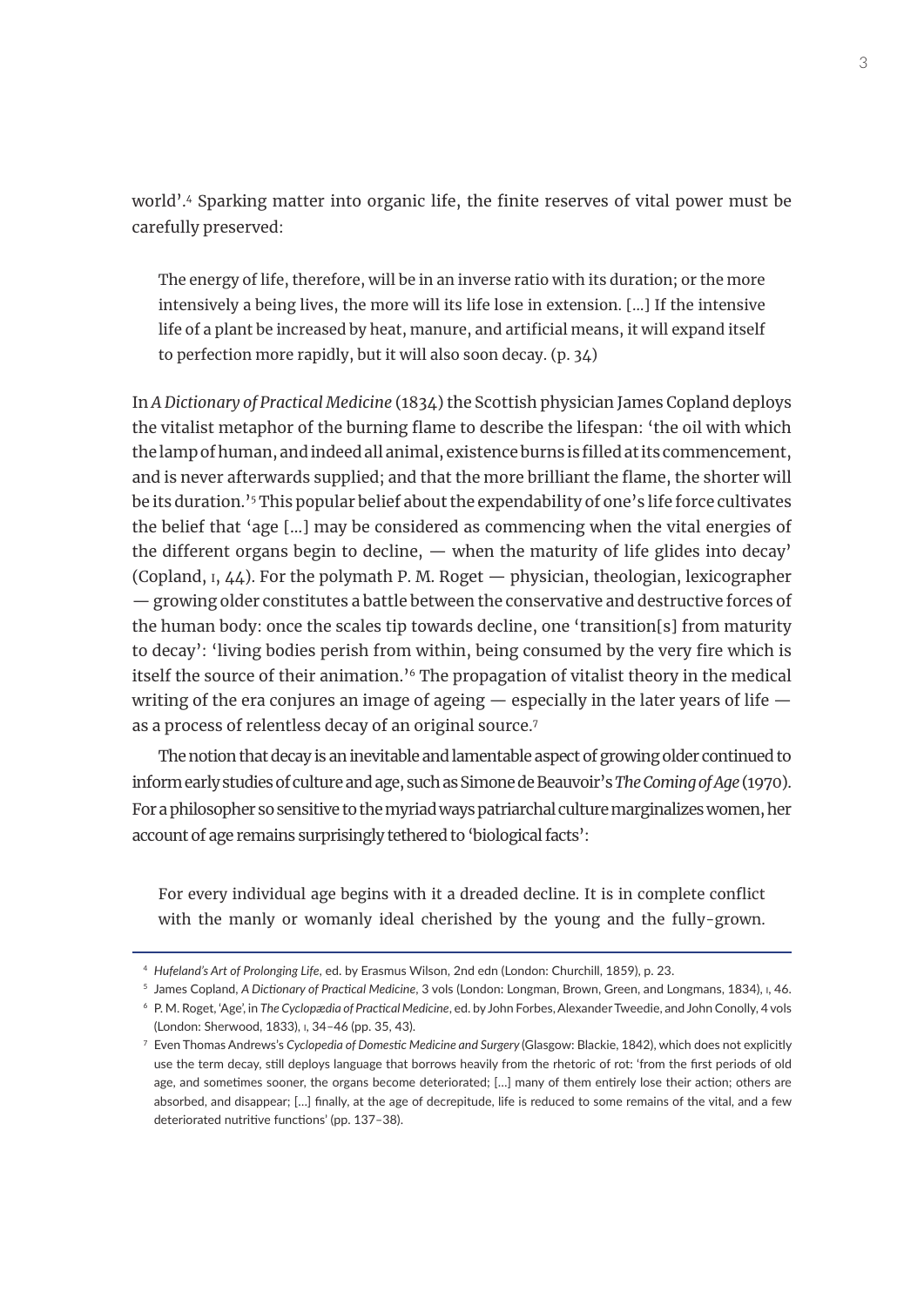The immediate, natural attitude is to reject it, in so far as it is summed up by the words decrepitude, ugliness and ill-health. Old age in others also causes an instant repulsion. This primitive reaction remains alive even when custom represses it.8

Age fundamentally shapes the epistemological contexts of daily life, and its ability to organize bodies draws a great deal of power from the fact that it often goes unquestioned: the decline narrative of ageing is naturalized by a sense of biological inevitability.<sup>9</sup> Thus, ageing's normative patterns: the young are beautiful, full of potential, and difficult to control; the aged are ugly, out of time, and predictable. According to pervasive stereotypes, the young are characterized by growth, the old by decay. Beauvoir's emphatic assertion that ageing is *like* decay draws upon rot's association with what Jamie Lorimer defines as 'stagnation, slowness, and disease […] mortality, vulnerability, and the inevitability of death'.<sup>10</sup> The signification of decay in ecological and cultural discourse has been historically and semiotically linked to the abjection of ageing as a transformative process.

Recent scholarship provides new models for conceptualizing decay as a positive agent in ecological, economic, and aesthetic contexts. In a recent special issue on the subject in the journal *Configurations*, the editor asserts that 'rot and decay […] are often met with irrational disgust through which their ecologically valuable functions become obscured, their role in a complex system overshadowed by what can be regarded only as an affective response'.<sup>11</sup> Joanna Radin writes, in her piece titled 'Rot', that 'processes of putrefaction are powerfully generative. They provide epistemologically rich opportunities to conjure multispecies worlds and with them alternative visions for what it means to be alive.'12 In his reading of Tennyson's *In Memoriam*, John MacNeill Miller attends to the decomposing body of Arthur Hallam that many critics have overlooked: by 'obscuring rot', he argues, 'we obscure ecological realities, turning our backs on a vital connection between individual human beings and the broader biotic community of which we are a part'.<sup>13</sup> However, the affective response to decay  $-$  which is often

<sup>8</sup> Simone de Beauvoir, *The Coming of Age*, trans. by Patrick O'Brian (New York: Norton, 1996), p. 40.

<sup>9</sup> The progression of a human life from infancy to old age follows a biological pattern that is heavily mediated by social and cultural assumptions about the ageing body. Predictions about how the body will react at a certain chronological age inform medical treatment (e.g. whether one will see a specialist in pediatrics or geriatrics) and social milestones (such as minimum drinking age or the threshold for retirement).

<sup>10</sup> Jamie Lorimer, 'Rot', *Environmental Humanities*, 8 (2016), 235–39 (p. 236).

<sup>11</sup> Lucinda Cole, 'Introduction: Putrefaction and the Ecologies of Life: Enter the Vulture', *Configurations*, 25 (2017), 137–43 (p. 138).

<sup>&</sup>lt;sup>12</sup> Joanna Radin, 'Rot', in The Multispecies Salon <<http://www.multispecies-salon.org/rot/>> [accessed 28 February 2021].

<sup>13</sup> John MacNeill Miller, 'Composing Decomposition: *In Memoriam* and the Ecocritical Undertaking', *Nineteenth-Century Contexts*, 39 (2017), 383–98 (p. 384).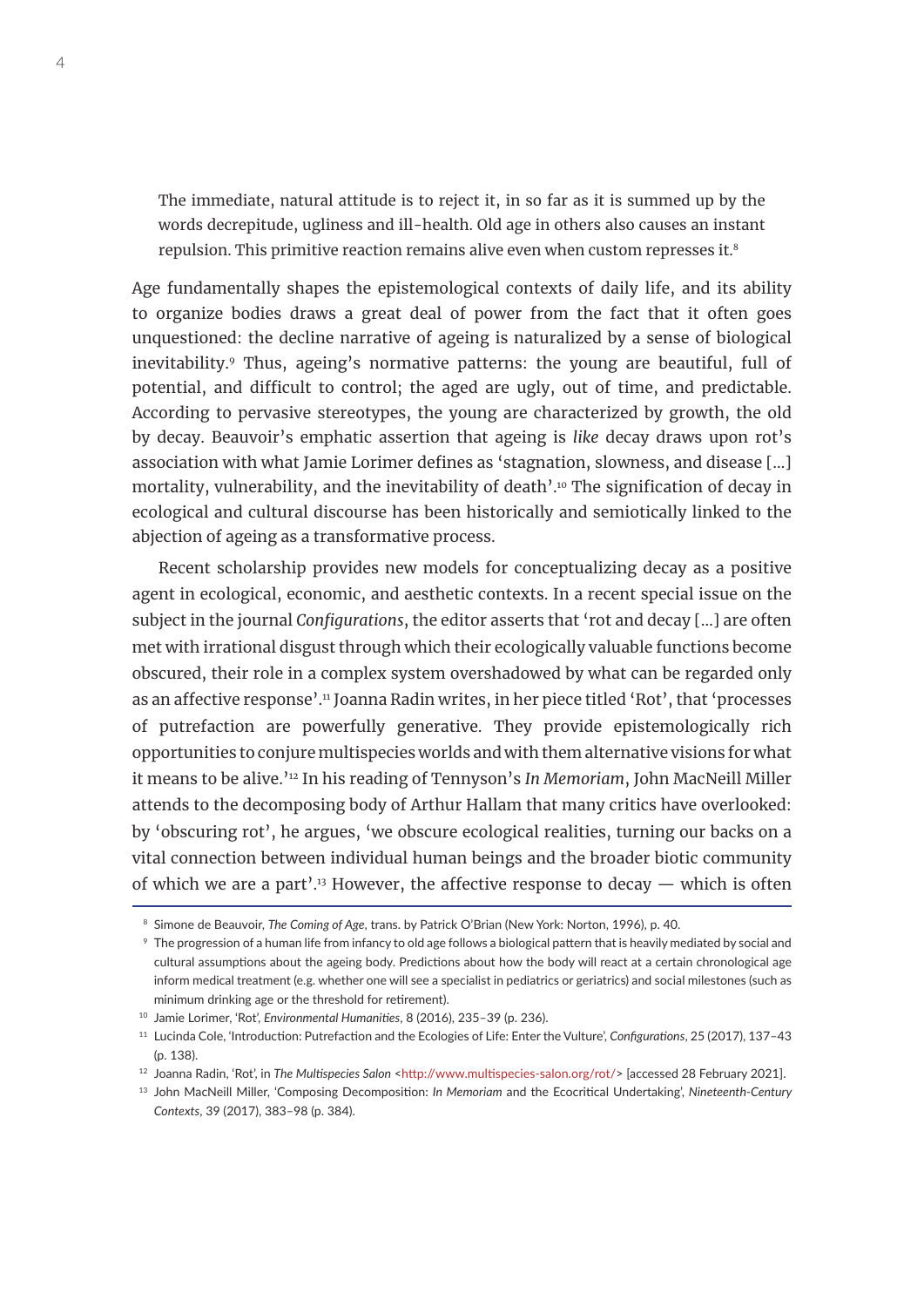sublimated into moral repugnance — lags behind this scholarly affirmation of decay's centrality in forming networks. Most can intellectually register decay's significance, but fewer can condition their response to a process long associated with threatening the integrity of organic matter and life itself.

The projection of decay onto a context like ageing requires a slippage between its literal and figurative modes. The application of the term has less to do with the physical signs of rot  $-$  such as necrosis  $-$  and more with conjuring a set of feelings produced in the observer of decay: fear of the flesh's disintegration, its mephitic odours and iridescent blooms of colour. Expanding the dominion of putrefaction beyond that of inorganic matter  $-$  so that it metaphorically seeps into the living flesh of the aged  $$ attests to decay's nightmarish expansiveness: its messy ability to spill over into the realm of the figurative.14 Such boundary crossing suggests an ontological difficulty in determining when decay begins and ends. In her reading of John Ruskin's *The Ethics of Dust*, Ella Mershon writes that decay is more than what 'happens to the body […] after it dies. Decay is with us every step of the way. It is a "daily" process, as much an "operation" of life as of death.'<sup>15</sup> The theorist Reza Negarestani avers that 'it becomes increasingly difficult to say when the process of decay ceases to exist and is supplanted by complete ontological annulment or extinction'.16 Decay is commonly understood to follow a strong teleology — where one type of privileged matter transforms into a lesser form. But decay rarely occurs within such a clearly marked trajectory. Instead of policing the boundaries of decay, a lexicon derived from intensity  $-$  the pace of putrefaction, the affective rhythm of rot  $-$  better captures the role of decay in stimulating metamorphosis, of generating new configurations and forms of matter rather than simply destroying them.

The intensity of decay resonates with the way Tennyson's poetry draws words into temporal and acoustic arrangements that provoke a confrontation with the quiddity of language — a way of bodying forth, through the poem's form, a new orientation towards rot. I argue that 'Tithonus' affectively registers a thematic focus on ageing and decay through its use of what I call formal wrinkling: moments where metrical

<sup>&</sup>lt;sup>14</sup> Christopher Hamlin writes of decay's tendency to messy metaphorical application, a slimy slippage between outside and inside: 'the essence of the concept of zymotic disease was that disease was a spreading internal rot, that it came from an external rot, and that it could be transferred to others.' See Christopher Hamlin, 'Providence and Putrefaction: Victorian Sanitarians and the Natural Theology of Health and Disease', *Victorian Studies*, 28 (1985), 381–411 (p. 386).

<sup>15</sup> Ella Mershon, 'Ruskin's Dust', *Victorian Studies*, 58 (2016), 464–92 (p. 468).

<sup>16</sup> Reza Negarestani, 'Undercover Softness: An Introduction to the Architecture and Politics of Decay', *Collapse*, 6 (2010), 379–430 (p. 387).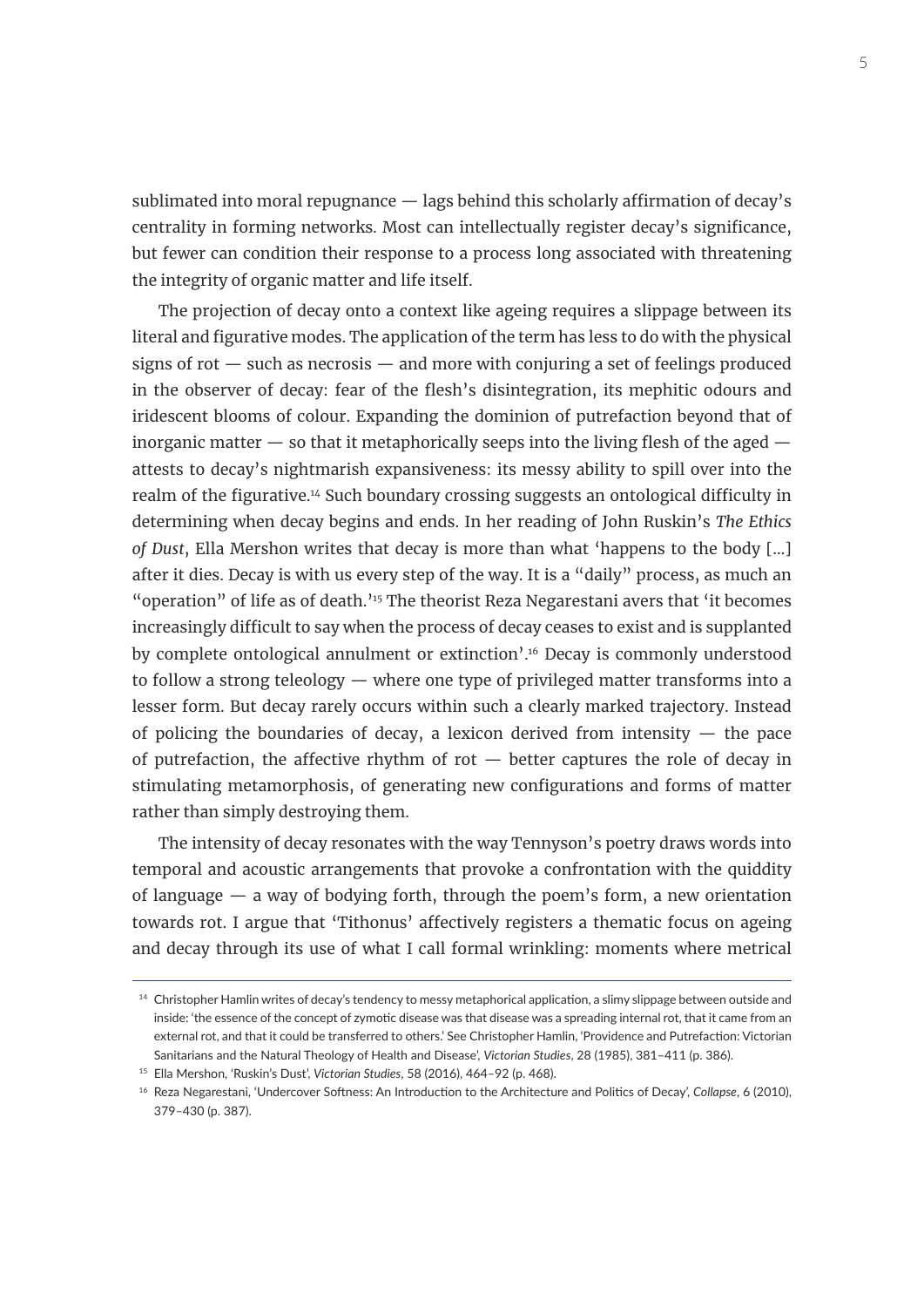disruption, folding, slackness, or concealment correspond to the insights derived from the perspective of great age — chiming the poet's keynotes of disappointment, mourning, and loss. I turn to 'Ulysses' and 'The Lotos-Eaters' — poems with a similar, though differently stressed, investment in age and decay — to demonstrate the political stakes of this thesis. While for Ulysses old age presents the triumphant opportunity to live 'Life to the lees', this arises from a sense of masculine anxiety about imminent decay.17 'The Lotos-Eaters' positions ageing and decay against the imperative to work as a means of decentring the monolithic temporality of capitalist utility. Through an analysis of these three poems, I suggest that Tennyson theorizes the poetics of rot as a senescent challenge to the masculine and capitalist assumptions about the inherent value of mastery, productivity, and vigour.

#### **Forever old**

Addressing the tenacity of the vitalist 'fallacy […] that senescence arises from the depletion of some necessary reserve', George Williams uses the term 'Tithonus error' in his critique of modern gerontology's 'preoccupation with death, as if it were a programmed event in an organism's life history'.18 Yet even before 'Tithonus', Tennyson's poetry displayed an interest in the tension between the terminal point of death and modes of lingering such as decay. Written when he was between fourteen and sixteen years old, *The Devil and the Lady* (1824) pivots on the January–May marriage between the young Amoret and her elderly husband, Magus. With almost sixty years intervening between them, Amoret imagines her husband's desiccated body stubbornly persisting across the years:

He bears a charmed life and will outlast me In mustiness of dry longevity. Like some tough mummy wither'd, not decay'd  $-$ His years are countless as the dusty race That people an old Cheese and flourish only In the unsoundest parts on't.19

Anticipating the representation of Tithonus's body in Tennyson's mature poem, Magus remains painfully preserved through enchantment — a dry, rather than slimy, doom that conjures anger or sympathy rather than disgust. Amoret apostrophizes Magus as a

<sup>17</sup> 'Ulysses', in *Poems of Tennyson*, ed. by Ricks, i, 613–20, l. 7.

<sup>18</sup> George C. Williams, 'The Tithonus Error in Modern Gerontology', *Quarterly Review of Biology*, 74 (1999), 405–15 (p. 405).

<sup>19</sup> 'The Devil and the Lady', in *Poems of Tennyson*, ed. by Ricks, i, 13–72, ll. 133–38.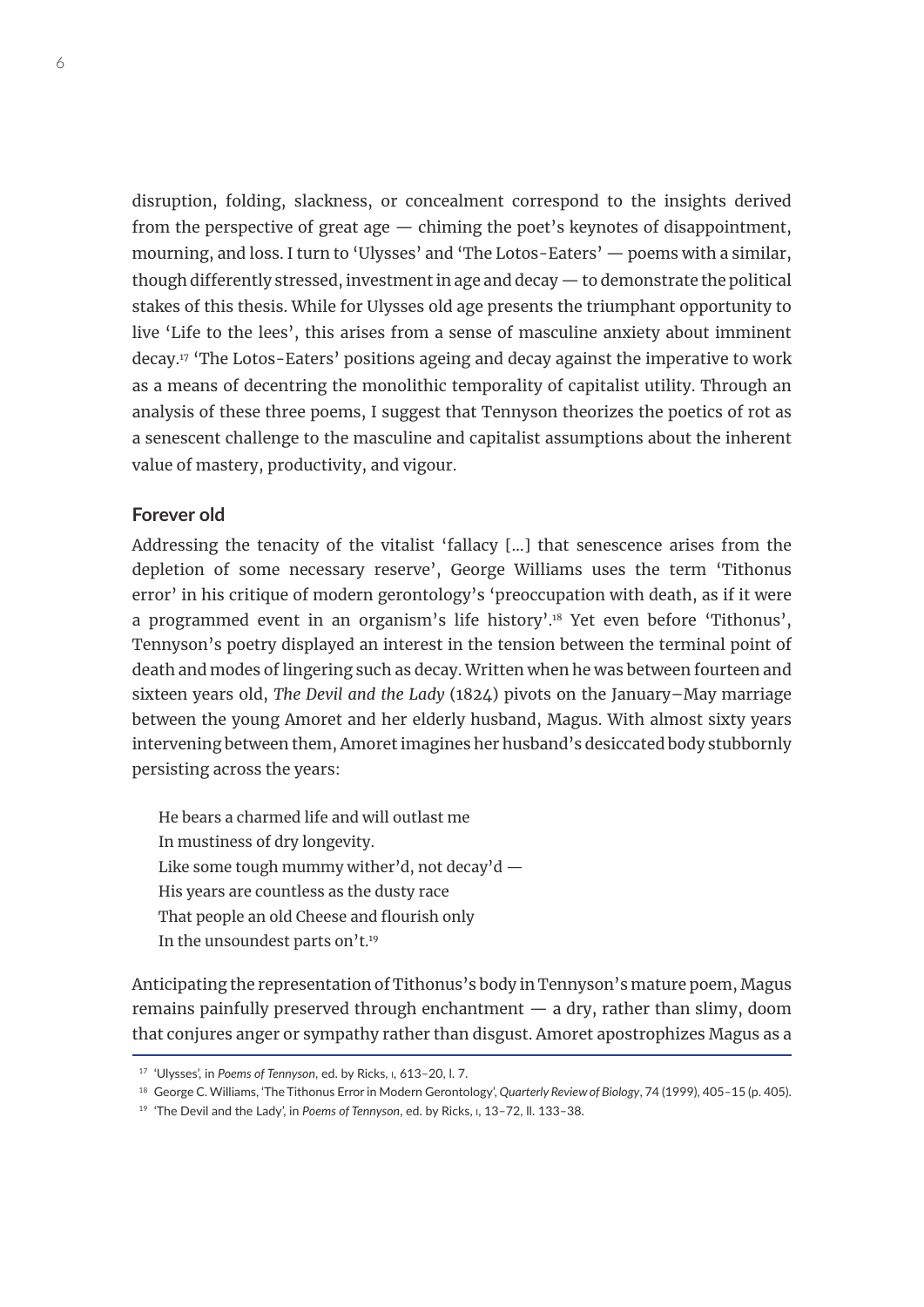'crazy dotard, crusted o'er with age' and 'a shrunken, sapless, wizen Grasshopper' (ll. 5, 7). The reference to the grasshopper's husk recalls the conclusion of the Tithonus myth, where the long-suffering lover finally achieves respite through his metamorphosis into an insect.20 The bodies of Tennyson's aged characters grow older but resist decay in ways that confound the expectation of deterioration projected upon them.

 'Tithonus' begins with the speaker's weary recognition that nature's patterns of decay do not apply to his own persisting body, which remains exiled from the meaningful closure of natural rhythms:

The woods decay, the woods decay and fall, The vapours weep their burthen to the ground, Man comes and tills the field and lies beneath, And after many a summer dies the swan.  $(ll. 1-4)$ 

Observing the earthy cycles that draw matter back into the ground  $-$  as trees, vapours, men, and swans wilt downward into the soil — Tithonus longs for the inevitable termination that attends organic matter: 'Release me, and restore me to the ground' (l. 72). While Tithonus's desire takes the form of a gravitational pull towards the quiet earth, the poem also contains upward vectors of movement. He associates this movement with his lover Aurora, bitterly recalling the days of courtship when he 'heard Apollo sing, | While Ilion like a mist rose into towers' (ll. 62–63). Every morning, 'when the steam | Floats up from those dim fields', memorializes the distance separating him from the days of his happy youth (ll. 68–69). This upward movement of steam and mist captures the Enlightenment's dissociation of the body from mind and rationality: to the accompaniment of Apollo, the towers of the city rise and give shape to the dawn of modernity. Yet the visual and auditory spectacle excludes Tithonus, who remains on the margins of this triumphant narrative begging for the decomposition into mute matter.

Tithonus does not merely desire death, but the transformative process of decay. This distinction is significant since scholars often mistakenly use the term 'decay' to describe the speaker's condition in the poem.<sup>21</sup> If Tithonus was already in a state of

 $20$  The allusion to Ecclesiastes 12, 5 — which describes old age as a time when 'the grasshopper drags itself along and desire fails' — connects the desiccation of the insect to the withering of desire, another major trope in 'Tithonus'.

 $21$  This can take the form of offhand remarks to more direct assertions about the nature of Tithonus's condition. Herbert Tucker references 'the endless decay of his own mythical monologist from the "Tithon" of 1833' (*Tennyson and the Doom of Romanticism* (Cambridge, MA: Harvard University Press, 1988), p. 242). Owen Boynton writes that 'Tithonus does nothing, and has nothing to do, except to measure his rate of decay according to Aurora's regular departures and returns' ('Tennyson and the Weight of the Pause', *Victorian Poetry*, 53 (2015), 229–42 (p. 236)).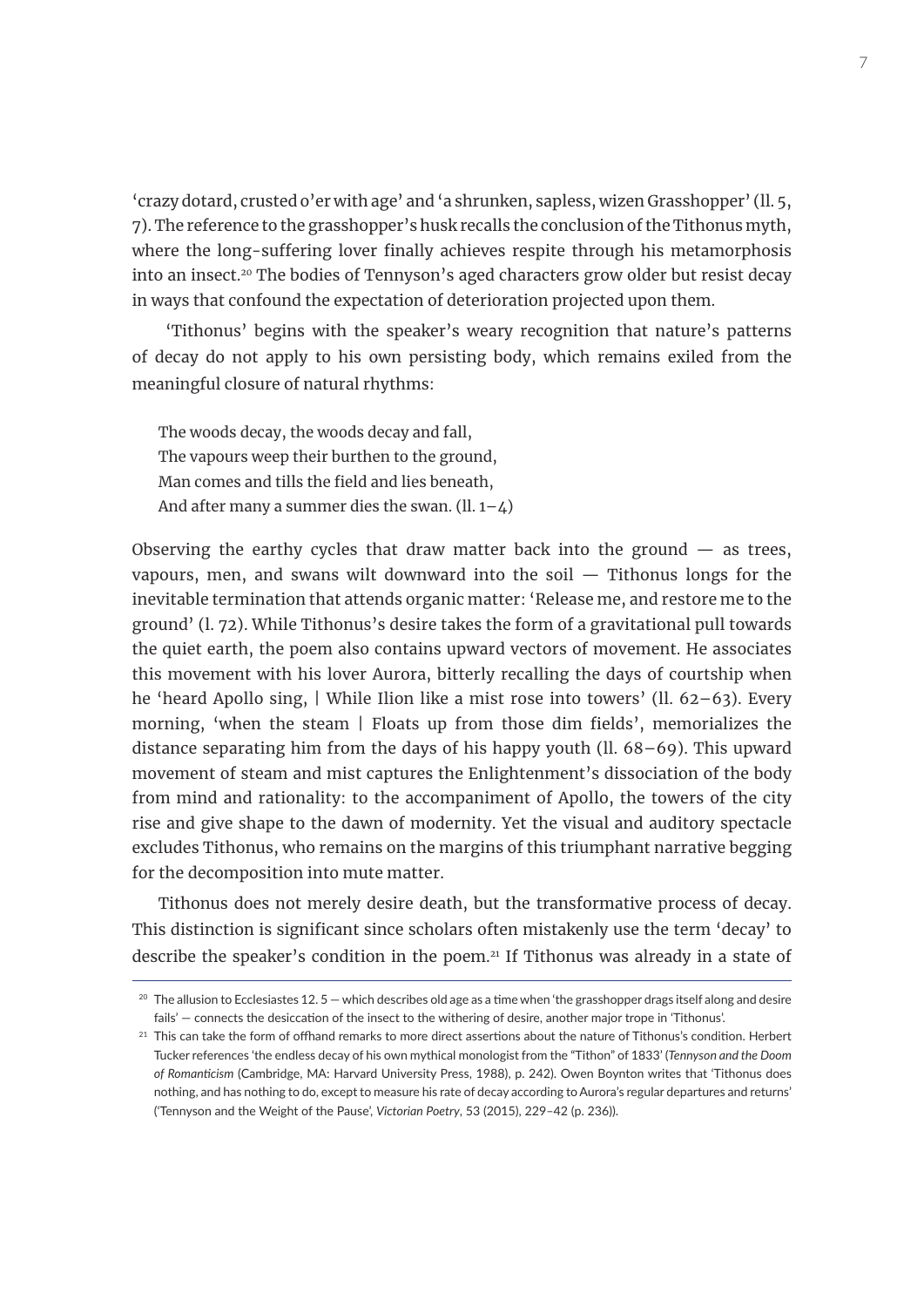decay, he would not begin his monologue by yearning for decomposition — exemplified in the repetition of 'the woods decay' in the first line, the vapours of the second, and the fertilizing corpse of the third. This problematic logic informs Cornelia Pearsall's account of 'Tithonus', which begins by asserting that the speaker is 'in a material state of unending decay' and ends with the claim that 'Tithonus expresses his desire to become particulate. [...] [He] envisions an afterlife of compost.<sup>'22</sup> Michael Greene makes a similar claim that 'the repetition in line 1, "The woods decay, the woods decay and fall", suggests tired senility. Tithonus' impotence finds its correlative in the falling and decay of the wood.<sup>123</sup> Yet surely Tithonus cannot desire to decay and be in a state of decay at the same time. The inconsistency arises from the pervasive use of decay as a synonym for the process of ageing. Doing so perpetuates an ageist equivalence that obscures Tennyson's rigorous separation of the two processes in the poem. Tithonus's ageing is pathological precisely because it lacks the temporal attributes that he jealously ascribes to the rotting matter of the poem's first lines.

Tithonus contrasts his desire for decay with his youthful infatuation for Aurora, who flames the sky into dawn every morning. As the dawn 'redden[s]', her 'sweet eyes brighten' and 'dim curls kindle', and she departs before answering Tithonus's plea for death, leaving behind only ambiguous 'tears' that he interprets as the mute confirmation of his doom: 'The Gods themselves cannot recall their gifts' (ll. 37, 38, 54, 49). Her association with light and air makes her both beautiful and capricious, like the wantonly blooming spring:

Mouth, forehead, eyelids, growing dewy-warm With kisses balmier than half-opening buds Of April, and could hear the lips that kiss'd Whispering I knew not what of wild and sweet. (ll. 58–61)

Aurora's fecundity takes on the characteristics of an erogenous and yet oppressively humid saturation, a 'wild and sweet' irresponsibility  $-$  of tears that can mean regret, sorrow, condescension, or condensation — that contrasts with the dry predictability of Tithonus's existence. Entrapped within his gloomy durability, Tithonus laments that the dawn's radiance leaves him 'cold':

<sup>22</sup> Cornelia Pearsall, *Tennyson's Rapture: Transformation in the Victorian Dramatic Monologue* (Oxford: Oxford University Press, 2008), pp. 242, 259.

<sup>&</sup>lt;sup>23</sup> Michael E. Greene, 'Tennyson's "Gray Shadow, Once a Man": Erotic Imagery and Dramatic Structure in "Tithonus", *Victorian Poetry*, 18 (1980), 293–300 (p. 294).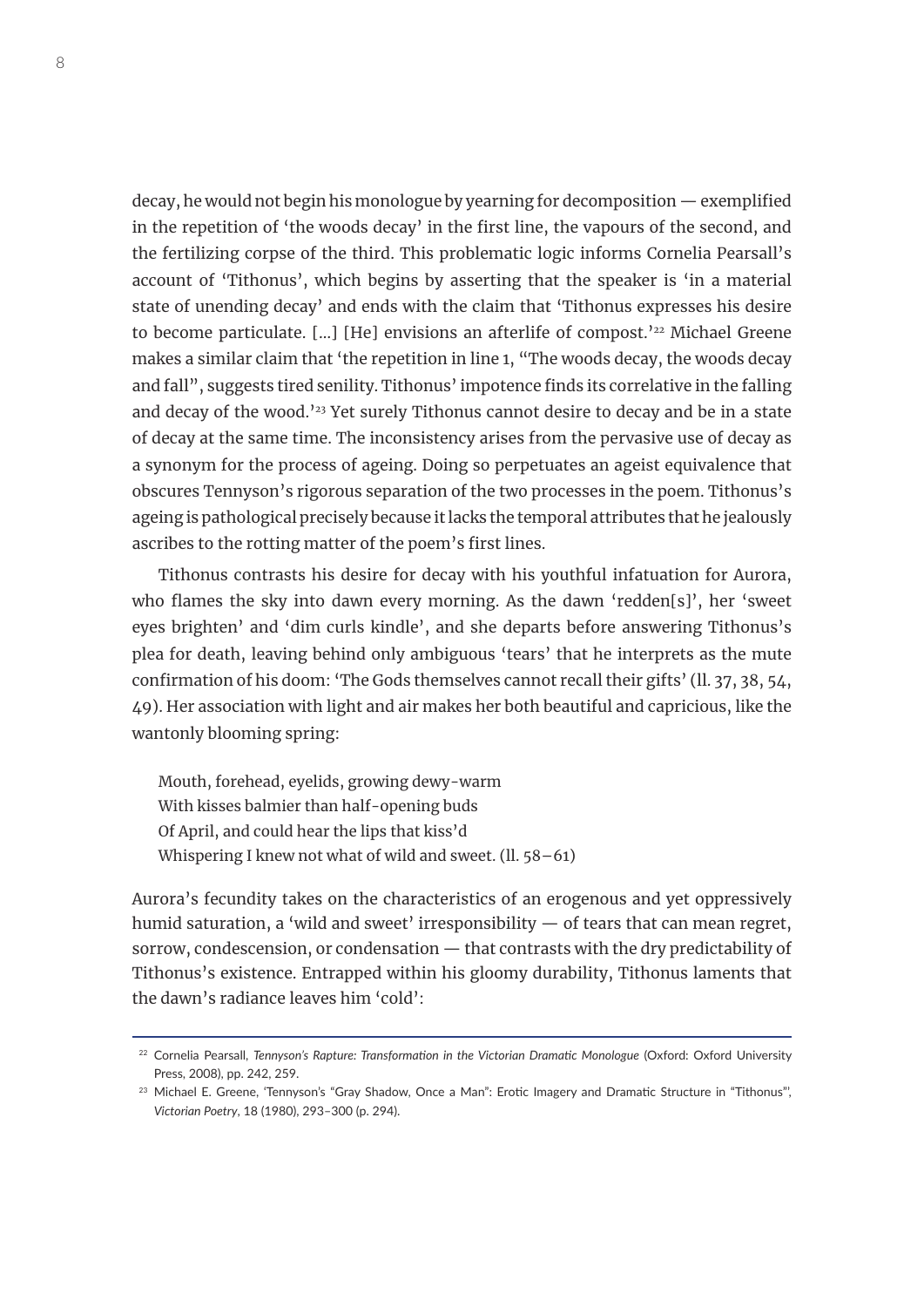Coldly thy rosy shadows bathe me, cold Are all thy lights, and cold my wrinkled feet Upon thy glimmering thresholds, when the steam Floats up from those dim fields about the homes Of happy men that have the power to die. (ll. 66–70)

The brilliance of dawn's arrival does not touch the speaker, whose clammy flesh remains unaffected by the warming rhythms of renewal. The use of enjambment in these lines formalizes the speaker's asynchrony with the pulse that animates the world around him, emphasized by such arrhythmias as the trochaic substitutions that begin lines 66 and 69. The speaker only returns to the stability of the end-stopped line when he reflects on the 'happy' 'power to die'.

The 'cold […] wrinkled feet' of Tithonus entwine the speaker's self-consciousness of his physical inadequacy with the senescent quality of Tennyson's poetics. This arises in part through the metrical diminution of the concept of immortality. Early in the poem Tithonus complains that 'Me only cruel immortality | Consumes', and he rues his misguided demand that Aurora 'Give me immortality' (ll. 5–6, 15). Later, he imagines the temporality of eternal life as a humiliating aggressor:

And tho' they could not end me, left me maim'd To dwell in the presence of immortal youth, Immortal age besides immortal youth, And all I was in ashes. (ll. 20–23)

Tithonus's description of longevity changes modes. 'Immortality' suggests an abstract, external condition: a disease masquerading as a gift. Later, it takes on the quality of an identity: Tithonus is an 'immortal', albeit one who compares unfavourably with the gods. The shift in meaning corresponds to a shift in the stress of the word. Where 'immortality' glides over the deathly syllable 'mort', 'immortal' places emphasis directly upon it. This change reflects Tithonus's youthful ignorance of death's meaningful pause and his later confrontation with its painfully resounding absence.

Written in blank verse, the monologue nevertheless undermines the heartbeat that pulses in its use of iambic pentameter, conjuring the sense of wrinkling, withering, and diminishment through manipulation of the poem's form. Herbert Tucker describes 'Tithonus' as the 'most soundproof' of Tennyson's monologues, an effect produced through the hushed, oneiric atmosphere of the 'ever-silent spaces of the East' (pp. 256, 259). The seventh line  $-$  'Here at the quiet limit of the world'  $-$  replaces the first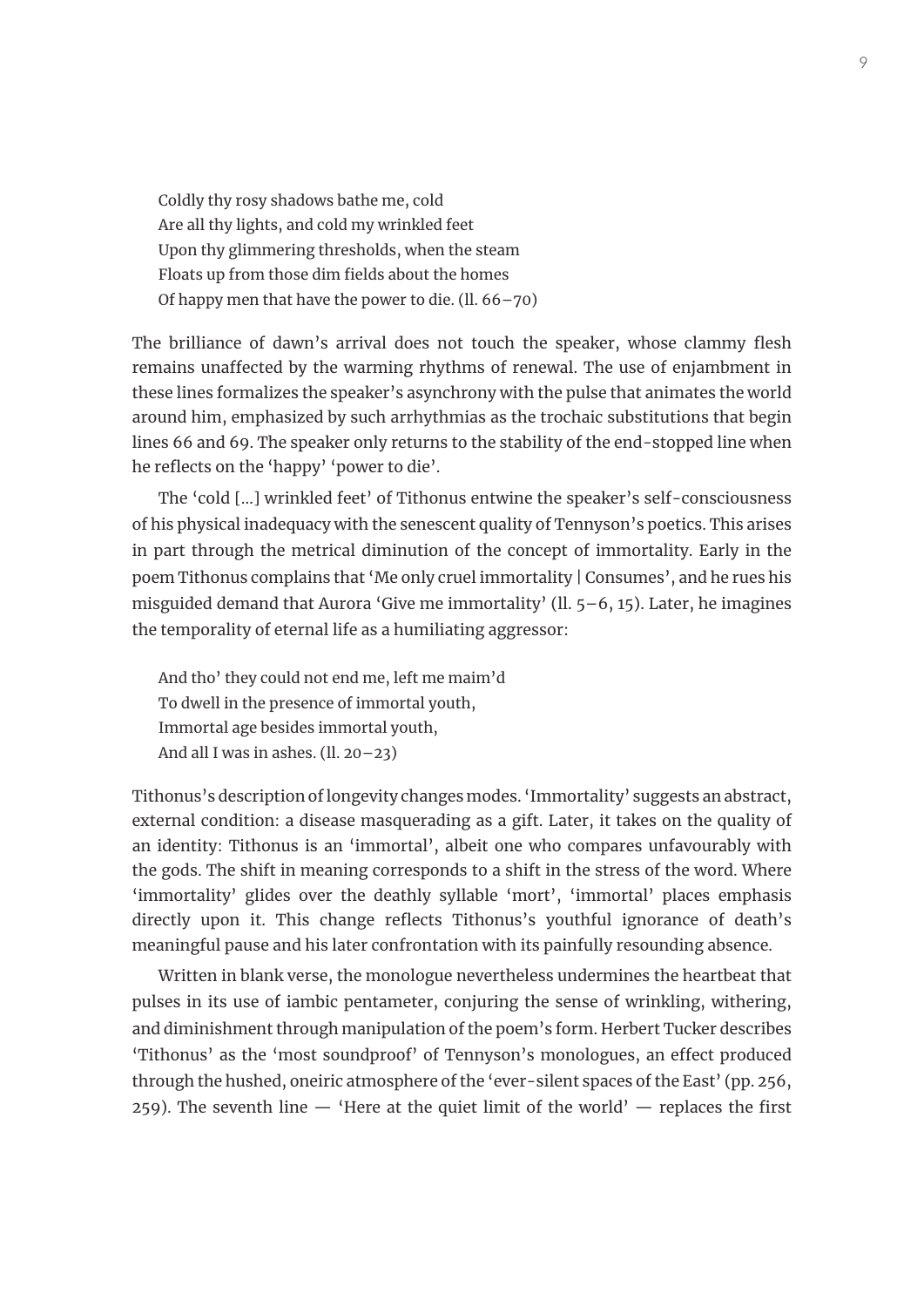iamb with a trochee, adding emphasis to the first syllable of 'quiet' and creating an aural effect that contrasts with the hushed meaning of the word. The most metrically ambiguous lines correspond to the speaker's apostrophe of Aurora, which pivots on the failure of communication:

Lo! ever thus thou growest beautiful In silence, then before thine answer given Departest, and thy tears are on my cheek. (ll. 43–45)

While line 43 begins with a staggering spondee, the quiet that follows reflects the muted quality of Aurora's visual beauty. The lines add the archaic suffix to 'growest' and 'Departest', which evoke the impermanence of dawn's splendour, whose brief interval — like the single syllable of 'given' that ends line  $44$  — gains poignancy through an illuminating compression of time. The slack syllables place additional stress on what follows, an animating tension of expansion and contraction — rooted in the rhythms of growth and decay — that Tithonus's immortal homogeneity lacks. The poem creates a sense of wrinkling through its use of metre, conjuring aural effects that link the poem's representation of ageing to processes of temporal folding.

This wrinkling not only occurs at the level of prosody, but also of perspective. Great age enables a sense of temporal scale that Tennyson deploys in his earliest published poetry, experimenting with the perspective of a reflective old man in the poem 'Memory' in *Poems by Two Brothers* (1827):

Days of youth, now shaded By twilight of long years, Flowers of youth, now faded, Though bathed in sorrow's tears: Thoughts of youth, which waken Mournful feelings now Fruits which time hath shaken From off their parent bough.<sup>24</sup>

Tennyson creates a wrinkling effect in this lyrical triangulation of the poet's youth through the prism of the elderly imagination, folding youth upon itself across the fulcrum point of old age: a perspectival shift that follows the weave of the poem's

<sup>24</sup> 'Memory', in *Poems of Tennyson*, ed. by Ricks, i, 94–96, ll. 9–16.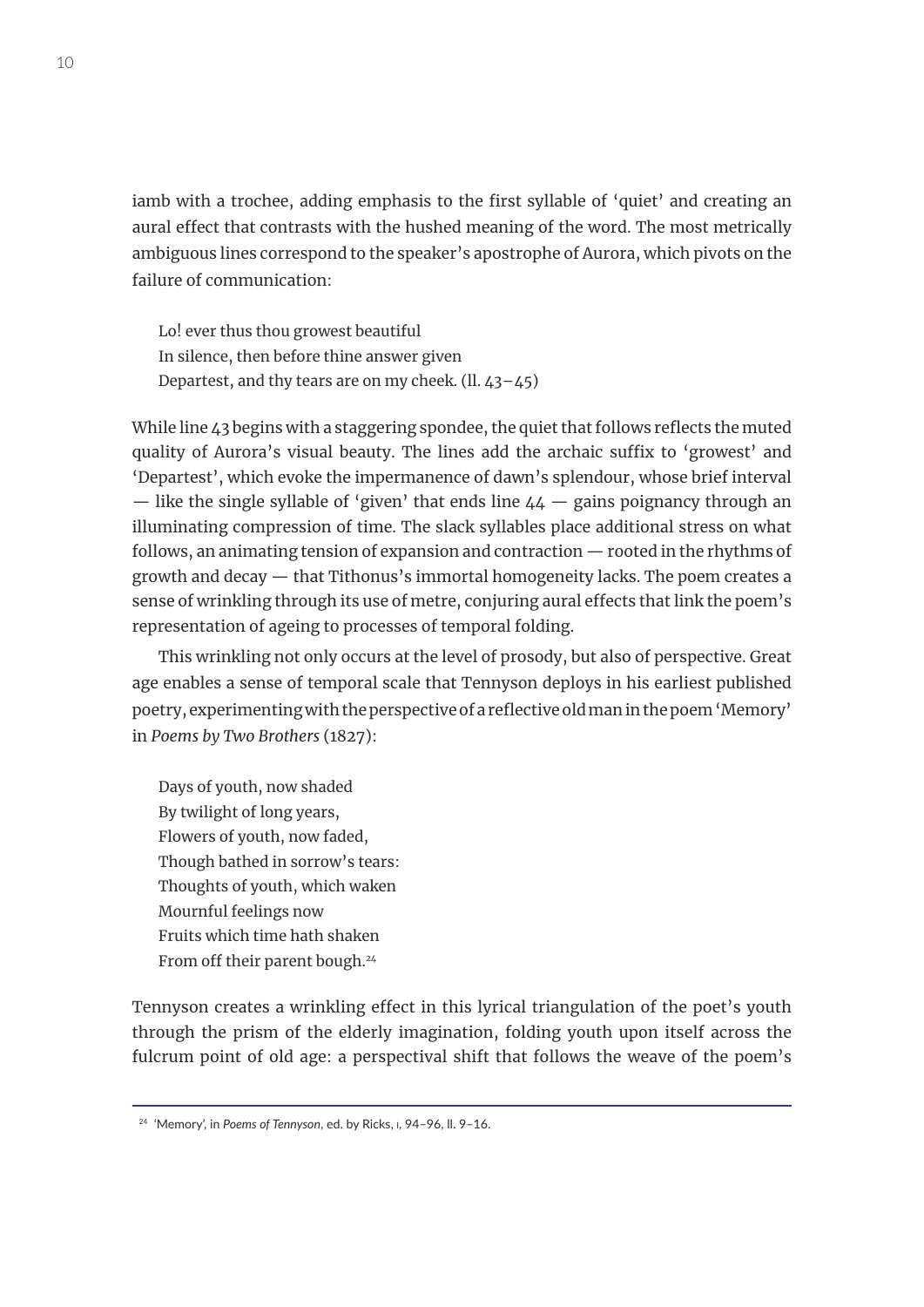cross-rhyming quatrains.25 Age also enables the bitter retrospect in 'Remorse', as the speaker claims, 'Oh! 'tis a fearful thing to glance | Back on the gloom of mis-spent years'.26 Such melancholy strains of lost time are amplified through the backward glance of old age. Rather than provide a sense of fulfilment, this vantage point strikes the mournful note that resonates throughout much of Tennyson's oeuvre: a heightened consciousness of something irretrievably lost.

This wrinkled perspective  $-$  where the time folds upon itself  $-$  was central to the composition history of 'Tithonus', which the poet originally wrote as 'Tithon' in 1833 as one of his many responses to the death of his beloved friend, Hallam. Tennyson revised the poem twenty-seven years later for publication in Thackeray's *Cornhill Magazine*, extending and nuancing the speaker's reflections upon mortality and time. In her analysis of the discrepancy between the two poems, Linda Hughes writes that 'in 1860, […] now distanced from his loss by more than a quarter of a century, he could simultaneously explore a longing for death (the germinal impulse supplied by "Tithon") and an acceptance of death'.<sup>27</sup> For Hughes, the healing power of time results in a more positive stance towards the finality of death. Yet it is more than just passing time that inspires Tennyson's revisions. The duration between 1833 and 1860 takes on the embodied form of ageing, which plays a fundamental role in the transformation of both the poet and the poem. The interval between the 24-year-old poet who wrote 'Tithon' and the 50-year-old who wrote 'Tithonus' forms another perspectival wrinkling that folds across the impossibly aged body of the mythological figure.

A significant wrinkle occurs in the way the two poems conjure the alienating effects of ageing through the speaker's reflections on his dim youth. As we see in 'Tithon':

Ay me! ay me! with what another heart, By thy divine embraces circumfused, Thy black curls burning into sunny rings, With thy change changed, I felt this wonderous glow.<sup>28</sup>

 $25$  Tennyson's later poems do not display the same inventiveness regarding the possibilities of old age. In 'By an Evolutionist' (in *Poems of Tennyson*, ed. by Ricks, iii, 201–02), the speaker cries out against age: 'What hast thou done for me, grim Old Age, save breaking my bones on the rack? | Would I had past in the morning that looks so bright from afar!' (ll. 9–10). And venerable age replies: 'Done for thee? Starved the wild beast that was linkt with thee eighty years back. | Less weight now for the ladder-of-heaven that hangs on a star' (ll. 11–12). This poem posits old age as designed to prepare the individual for imminent death and salvation by mitigating the passions and desires of youth.

<sup>26</sup> 'Remorse', in *Poems of Tennyson*, ed. by Ricks, i, 98–100, ll. 1–2.

<sup>27</sup> Linda K. Hughes, 'From "Tithon" to "Tithonus": Tennyson as Mourner and Monologist', *Philological Quarterly*, 58 (1979), 82–89 (p. 88), emphasis in original.

<sup>28</sup> 'Tithon', in *Poems of Tennyson*, ed. by Ricks, i, 620–22, ll. 41–44.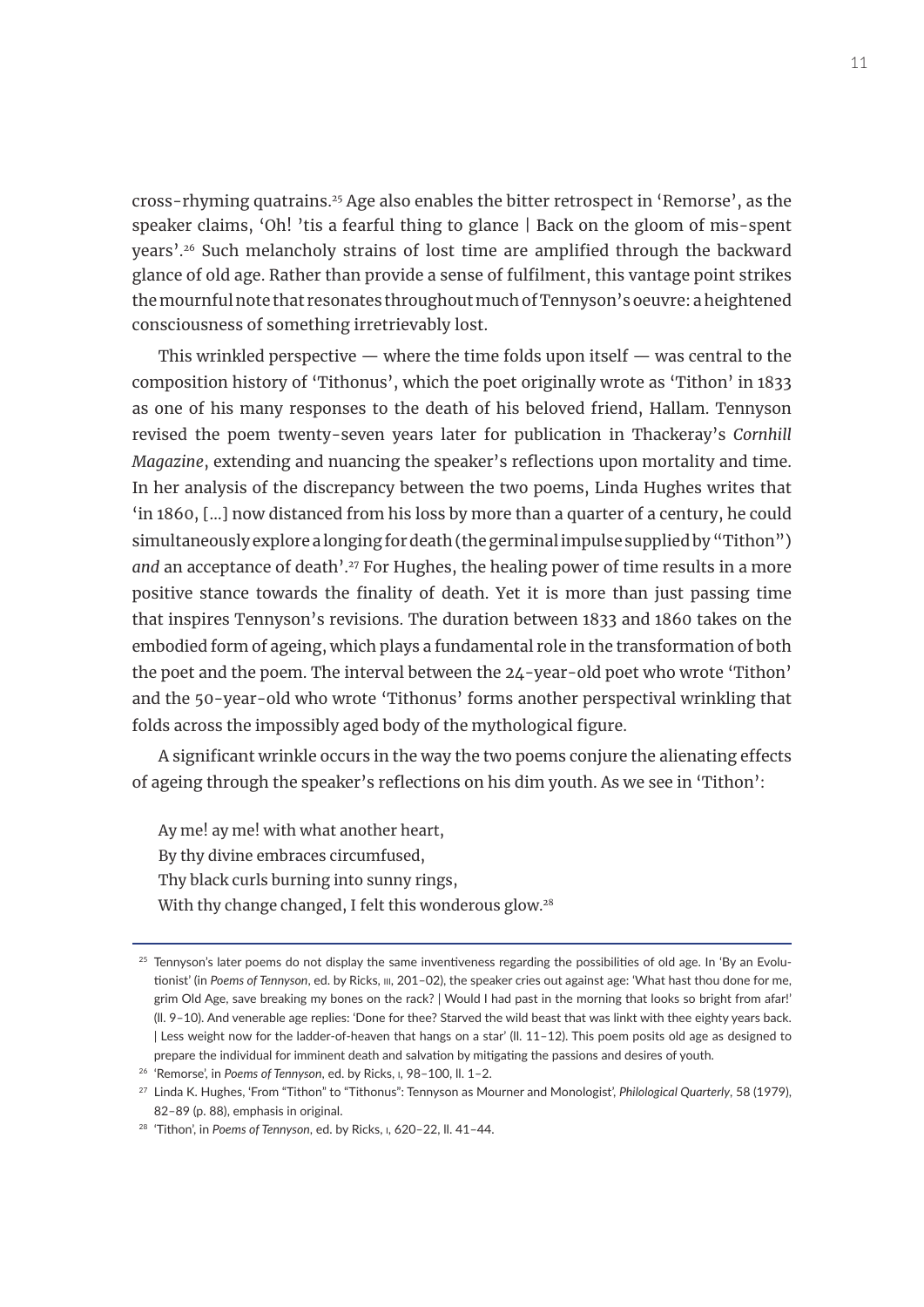Tithon posits a gap between the narrating voice and the narrated — 'what another heart' — by contrasting it with the centripetal transformation of love: the closed circuit of 'curls', 'rings', and 'embraces'. Old age, however, distances and differentiates — Tithon exists alone, roaming the dusky hinterlands of the East. Tennyson's revision in 1860 extends Tithonus's loneliness into a radical self-division across time:

Ay me! ay me! with what another heart In days far-off, and with what other eyes I used to watch  $-$  if I be he that watch'd  $-$ The lucid outline forming round thee.  $(11.50-53)$ 

Here, the ancient speaker pushes harder on the discontinuity of his identity across time. His reference to 'eyes' that 'watch' projects the visual gap of perception — between a seeing eye and its object — onto the unfathomable distance between his older and younger selves, resulting in the existential uncertainty of 'if I be he that watch'd'.<sup>29</sup> Moreover, this is the only stanza in 'Tithonus' that retains the 'Ay me! ay me!' that appeared in three of the original's six stanzas, an expression of the speaker's self-pity that triangulates 'Ay' through the pun on 'I' and 'eye'. The revisions mark a studied intensification of the ability for old age to stretch time, wrinkle it, and defamiliarize it. Tithonus becomes a memory that no longer belongs to himself.

As the ancient speaker undergoes this process of depersonalization, he increasingly identifies with the brute materiality of the 'dark earth' and 'dark world where I was born' (ll. 48, 33). The poem concludes with a celebration of the 'grassy barrows of the happier dead' and the soil that contains them (l. 71):

Release me, and restore me to the ground; Thou seëst all things, thou wilt see my grave: Thou wilt renew thy beauty morn by morn; I earth in earth forget these empty courts, And thee returning on thy silver wheels. (ll. 72–76)

The speaker's insistence on transforming back into earth problematizes one of the most repeated claims about the poem — that its central theme is the tension between life and death, impermanence and immortality. Significantly absent from this

<sup>&</sup>lt;sup>29</sup> According to Gregory Tate, 'the bare simplicity of the phrase "if I be he" intensifies the impact of its claim that the physical and mental changes an individual undergoes over time might so alter identity that past and present selves become separate subjects requiring separate pronouns.' See Gregory Tate, 'Tennyson and the Embodied Mind', *Victorian Poetry*, 47 (2009), 61–80 (p. 75).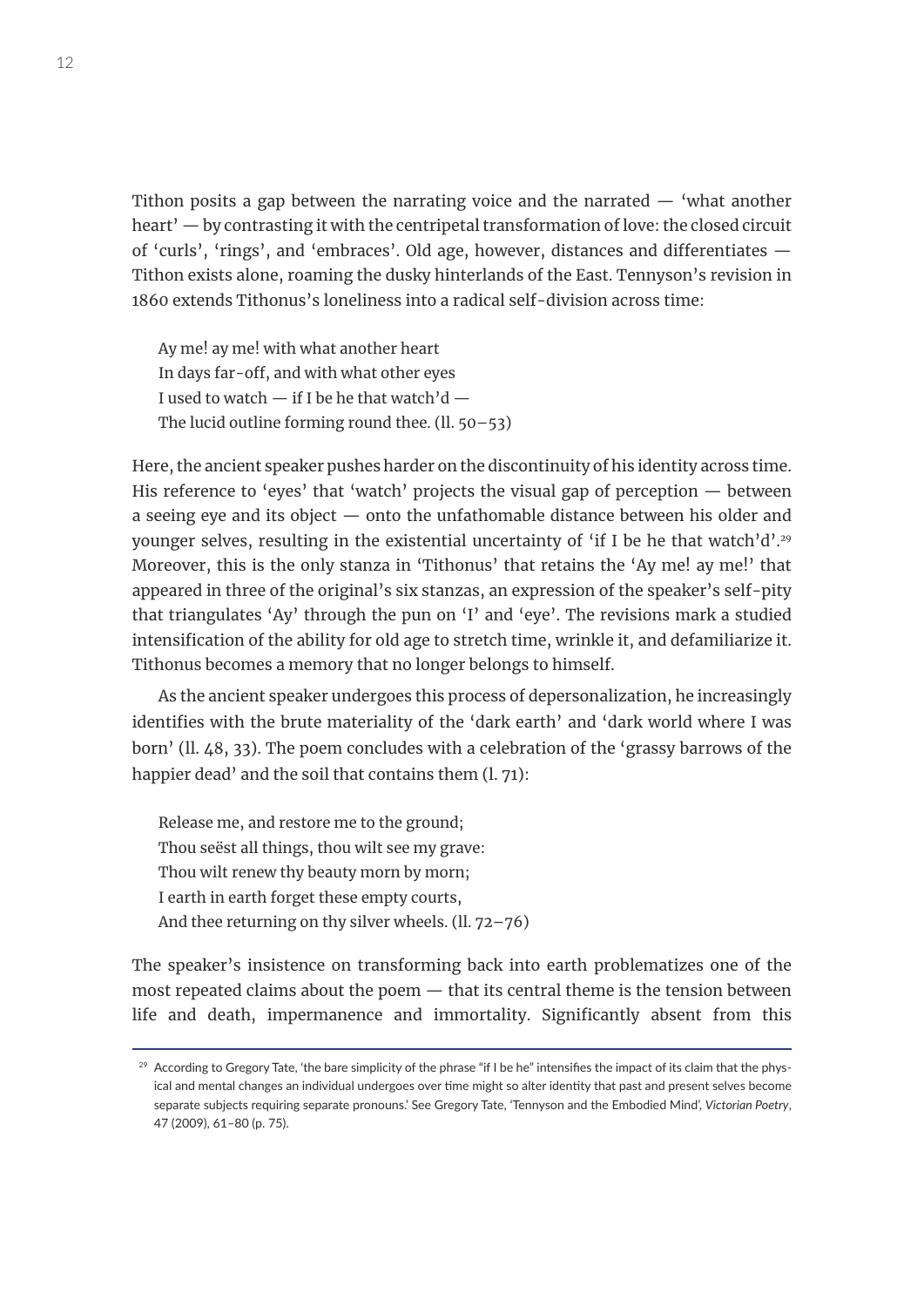conversation is Tithonus's desire to decompose. Rather than flashing out of existence, his imagination lingers on the metamorphosis of his body into the particulate matter of soil: his restoration 'to the ground'. This view resonates with Charles Hufeland's vitalist account of organic matter, where death does not mark the end of life but its dissemination into a network of putrefactive possibilities:

No sooner is a body thus decomposed than its fine particles begin to be again animated in a thousand small worms […] and, by a few changes, become, a year after, component parts perhaps of as perfect a human being as that which they appeared to corrupt. Their apparent death was only a transition to a new life. (*Hufeland's Art*, p. 25)

The negative connotations associated with decay may obscure the fact that Tithonus also ascribes its qualities to Aurora, whose beauty  $-$  like the woods that repetitively decay and fall — requires the interval of darkness to draw forth the brilliance of her light. 'Thou wilt renew' he says in line 74, juxtaposing — with the pun on 'wilt' — the entwined themes of decay and rebirth. His question to Aurora  $-$  'How can my nature longer mix with thine?'  $-$  not only refers to the unbridgeable gap between the two former lovers, but the impossibility for his immortal body to decay in the same way as the dawn changes into evening (l. 65). Only when Tithonus *becomes* nature — when he becomes 'earth in earth' — will he eradicate the agonizing distance from Aurora by decomposing into a restful memorial of dust she will pass every morning.

In selfishly desiring to lift himself above the vicissitudes of decay, the younger Tithonus asks for the immortality that he tragically receives. For scholars such as Geoffrey Ward and David Shaw this immortality results in paralysis: Tithonus's actions are 'in truth stasis' and 'locked in time'.<sup>30</sup> However, Tithonus does not lament the lack of time, but its surfeit. His immortality causes his body to change constantly, forever — subject to the ravages of the strong hours that relentlessly destroy his frame. His lust for decomposition throughout the poem, therefore, is not to recover his temporal nature, but to place himself within a teleological structure  $-$  out of the terrifying prospect of endlessness, and into the comforting knowledge of putrefaction's transformative possibilities:

Why should a man desire in any way To vary from the kindly race of men Or pass beyond the goal of ordinance Where all should pause, as is most meet for all? (ll. 28-31)

<sup>30</sup> Geoffrey Ward, 'Dying to Write: Maurice Blanchot and Tennyson's "Tithonus"', *Critical Inquiry*, 12 (1986), 672–87 (p. 681); and W. David Shaw, 'Tennyson and Zeno: Three Infinites', *Victorian Poetry*, 47 (2009), 81–99 (p. 92).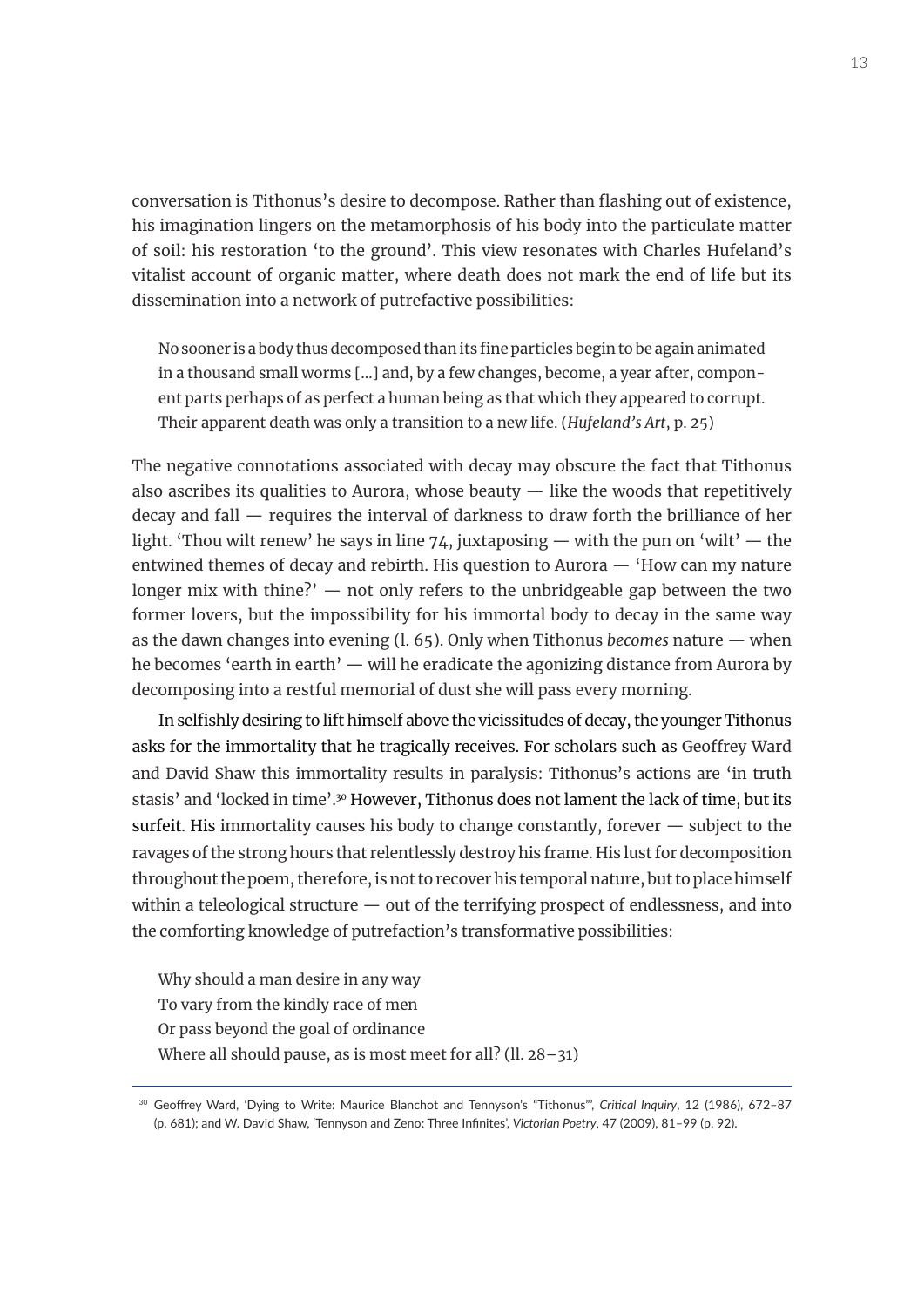The visual impression created by lines 28–30 reflects the homogeneity longed for by the speaker, while line 31 contradicts this by spilling over the bounds set by the previous lines. The caesura in line 31, which arrives after three and a half lines of breathless exposition, forcefully enacts the pause recommended by Tithonus. As the line continues for another six syllables after this pause, it suggests that the end longed for by Tithonus is not static but dynamic, enmeshed in networks of decay that 'meet', a term that registers both a zone of conjunction and a pun on the flesh.

## **Ageing and the politics of decay**

Like 'Tithonus', Tennyson's poem 'Ulysses' shares an investment in the aesthetics of age. It is well known that Tennyson intended 'Tithon' to serve as a pendant  $-$  in the sense of both 'reflection and reversal'  $-$  to 'Ulysses' (Boynton, p. 232). The two old speakers have radically different perspectives on ageing: where Tithonus desires the transformative pause, Ulysses scorns it: 'How dull it is to pause' (l. 22). Where Tithonus's gray shadow no longer identifies as human, the 'gray spirit' of Ulysses still 'yearn[s] in desire' (l. 30). Tithonus suffuses his lament with the imagery of decay, while Ulysses speaks his lines into the bracing sea air: 'There lies the port; the vessel puffs her sail: | There gloom the dark, broad seas' (ll. 44–45). Like 'Tithonus', 'Ulysses' draws inspiration from the great age of its speaker  $-$  an aspect missing from the poem's epic source material. Eric Auerbach argues that the Greek epic's commitment to the representation of a completely externalized, 'uniformly illuminated, uniformly objective present' excludes the multiple planes of existence implied by the process of ageing.31 He writes that, for heroes like Achilles and Odysseus,

their emotions are constantly displayed in their words and deeds — but they have no development, and their life-histories are clearly set forth once and for all. So little are the Homeric heroes presented as developing or having developed, that most of them [...] appear to be of an age fixed from the very first. Even Odysseus, in whose case the long lapse of time and the many events which occurred offer so much opportunity for biographical development, shows almost nothing of it. Odysseus on his return is exactly the same as he was when he left Ithaca two decades earlier. (p. 17)

The epic's exclusion of ageing marks its disposition to the real. In its profusion of details and context, but lack of inward development, the form does not aim to supplant reality but to escape it: to 'make us forget our own reality for a few hours' (Auerbach, p. 15).

<sup>&</sup>lt;sup>31</sup> Erich Auerbach, *Mimesis: The Representation of Reality in Western Literature*, trans. by Willard R. Trask (Princeton: Princeton University Press, 2003), p. 7.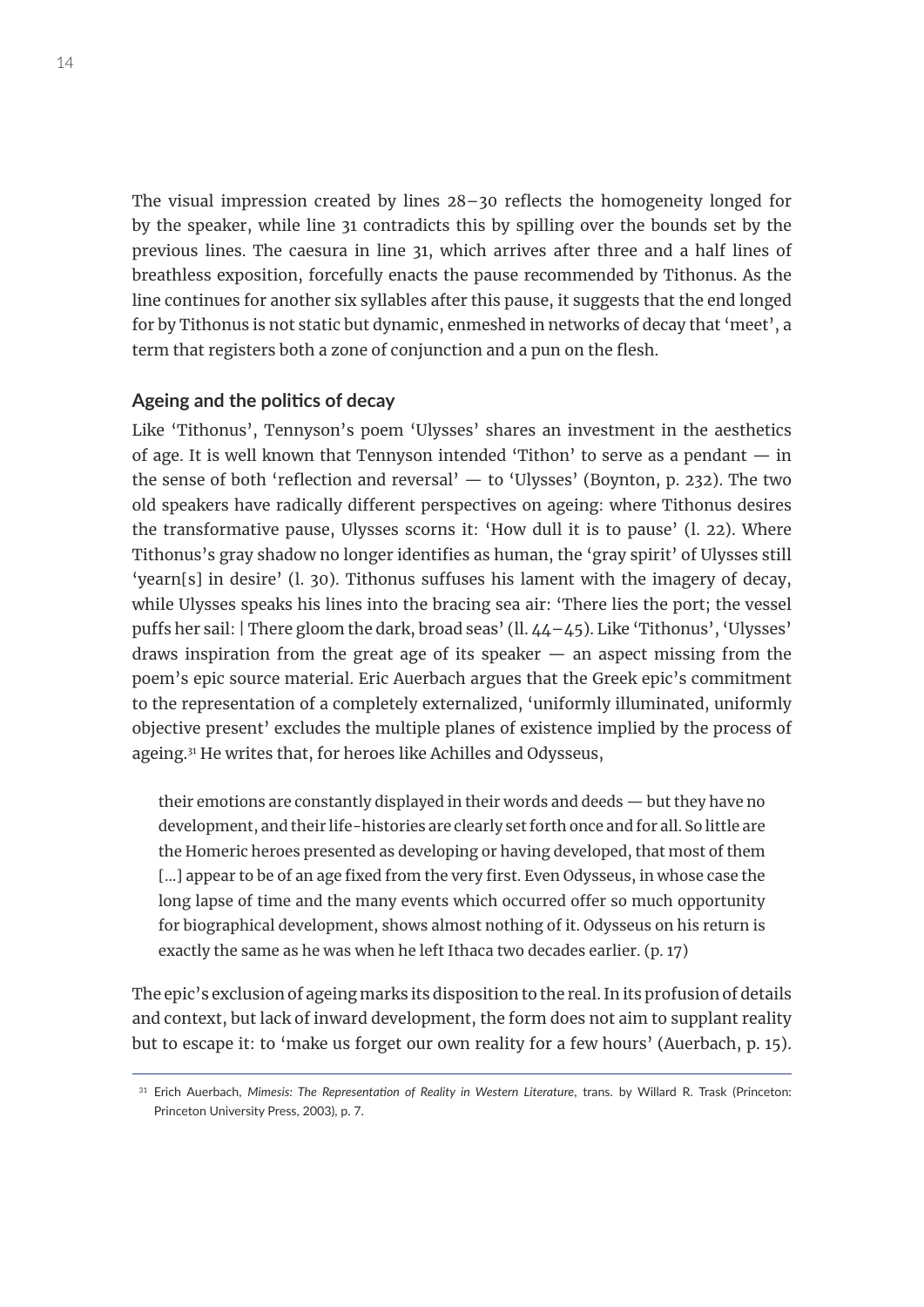'Ulysses' pivots on exactly the kind of development missing from its epic progenitor: where Auerbach claims that 'time can touch the latter [Odysseus] only outwardly', the weight of his accumulated years form the very pith of Tennyson's Ulysses (p. 18).

The prospect of decay confers urgency to Ulysses' monologue. Unlike the crippling lack of urgency that arises from Tithonus's immortal languor, Ulysses restlessly anticipates every future moment as precarious and precious:

every hour is saved From that eternal silence, something more, A bringer of new things. (ll. 26–28)

Far from resulting in resignation and apathy, Ulysses' old age provokes a breathless rush to make the most of the time allotted to him: 'How dull it is to pause, to make an end, | To rust unburnish'd, not to shine in use!' (ll. 22–23). The force of decay, represented through the oxidation and dulling of the blade, forms the threat of emasculation that hovers over the poem — an anxiety about impotence that infuses Ulysses with a manic desire for more experience. While he does not desire decay like Tithonus, Ulysses does not fear it: it is a spur to action, the intimation of inevitability that calls upon him to live life immediately, intensely, ravenously: 'All times I have enjoy'd | Greatly, have suffer'd greatly' (ll. 7–8). That 'little remains' of his life does not serve as a provocation to melancholy but a call to arms (l. 26).

Ulysses' reaction against the forces of decay arises from a stereotypical feminization of old age. The poem begins with everything that the speaker wants to escape, crystallized through the adjectives that cluster around his 'aged wife' in the first three lines: 'idle', 'still', and 'barren' (ll. 1, 2, 3). He finds the unreflective pleasures of rest revolting: the hoarding, sleeping, and feeding of 'Life piled on life' (l. 24). He recognizes that even the expansive immortality of Tithonus is 'too little' if it passes smoothly, without incident (l. 25). Ulysses allots to Telemachus the 'common duties' of domestic governance — 'by slow prudence to make mild | A rugged people, and thro' soft degrees | Subdue them to the useful and the good' (ll.  $40, 36-38$ ) – for himself, the heaving seas of crisis and event. Andrea Charise identifies a strain of Romanticism arising from Thomas Malthus that privileges senescence over youth 'as a viable, therapeutic, even consummate state of embodiment'.32 Ulysses' monologue similarly inverts the age ideology that views the lifespan as a parabola that peaks in vigorous adulthood and declines into quiet and non-productive senescence:

<sup>32</sup> Andrea Charise, 'Romanticism against Youth', *Essays in Romanticism*, 20 (2013), 83–100 (p. 85).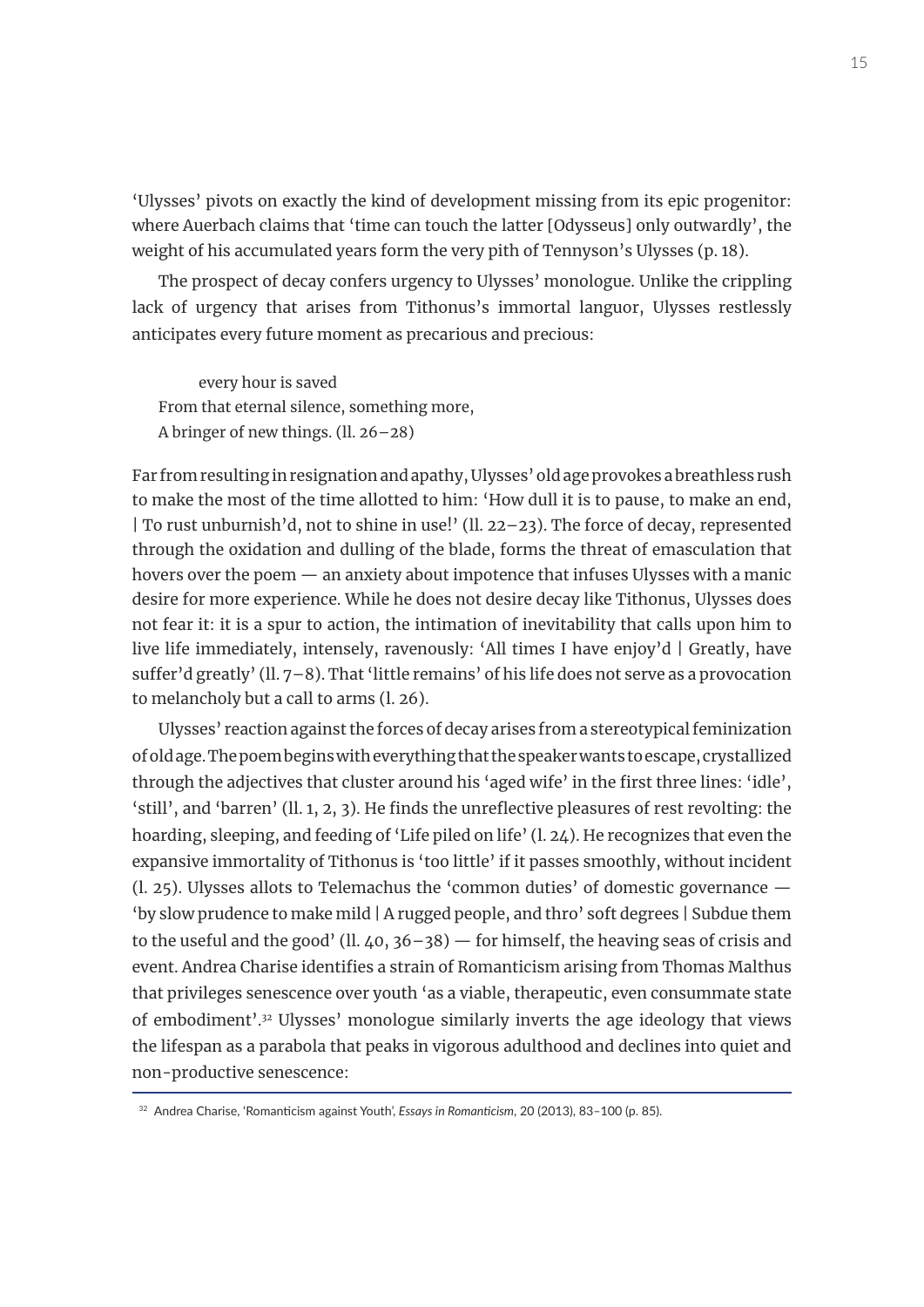My mariners, Souls that have toil'd, and wrought, and thought with me — That ever with a frolic welcome took The thunder and the sunshine, and opposed Free hearts, free foreheads — you and I are old; Old age hath yet his honour and his toil; Death closes all: but something ere the end, Some work of noble note, may yet be done, Not unbecoming men that strove with Gods. (ll. 45–53)

Addressing his fellow mariners with reflections on past adventures filled with bluff, masculine labour, the speaker abruptly transitions into the present after the dash in line 49: 'you and I are old'. The word 'Old' immediately follows at the beginning of the next line, registering Ulysses' obsessive circling back to this fact of his present condition. In contrast to the examples of heroic maturity, Ulysses' apologia for old age deploys conjunctions that suggest the persistent stereotypes of ageing: the use of 'yet' in lines 50 and 52 and 'but' in line 51 tacitly mark the speaker's recognition of his auditors' disbelief in the resilience of age. Line 53 would surely be written in the positive rather than negative mode for the young Ulysses — the 'Not unbecoming men' of the older sailors would be revised to something like 'And becoming of men' for the intrepid youth. As such, 'unbecoming' chimes the note of decomposition even as Ulysses argues defiantly against it.

What is often read as a fierce rebuttal of decline displays a great deal of repressed anxiety about ageing. The same urgency that propels Ulysses back into the fray of adventure often comes accompanied with violent rhetoric:

Come, my friends, 'Tis not too late to seek a newer world. Push off, and sitting well in order smite The sounding furrows.  $(11.56 - 59)$ 

Resisting the belatedness of age results in an overcompensating smiting of the sea, an unconquerable antagonist that gives the speaker and his companions a stage to prove their virile masculinity.33 This also occurs in Ulysses' choice of the martial metaphor

<sup>&</sup>lt;sup>33</sup> Lynne O'Brien argues that 'war functions metaphorically' in Tennyson's poems as 'the preserving agency for male autonomy by countering the intrusion of female domesticity into the male realm'. See Lynne B. O'Brien, 'Male Heroism: Tennyson's Divided View', *Victorian Poetry*, 32 (1994), 171–82 (p. 171).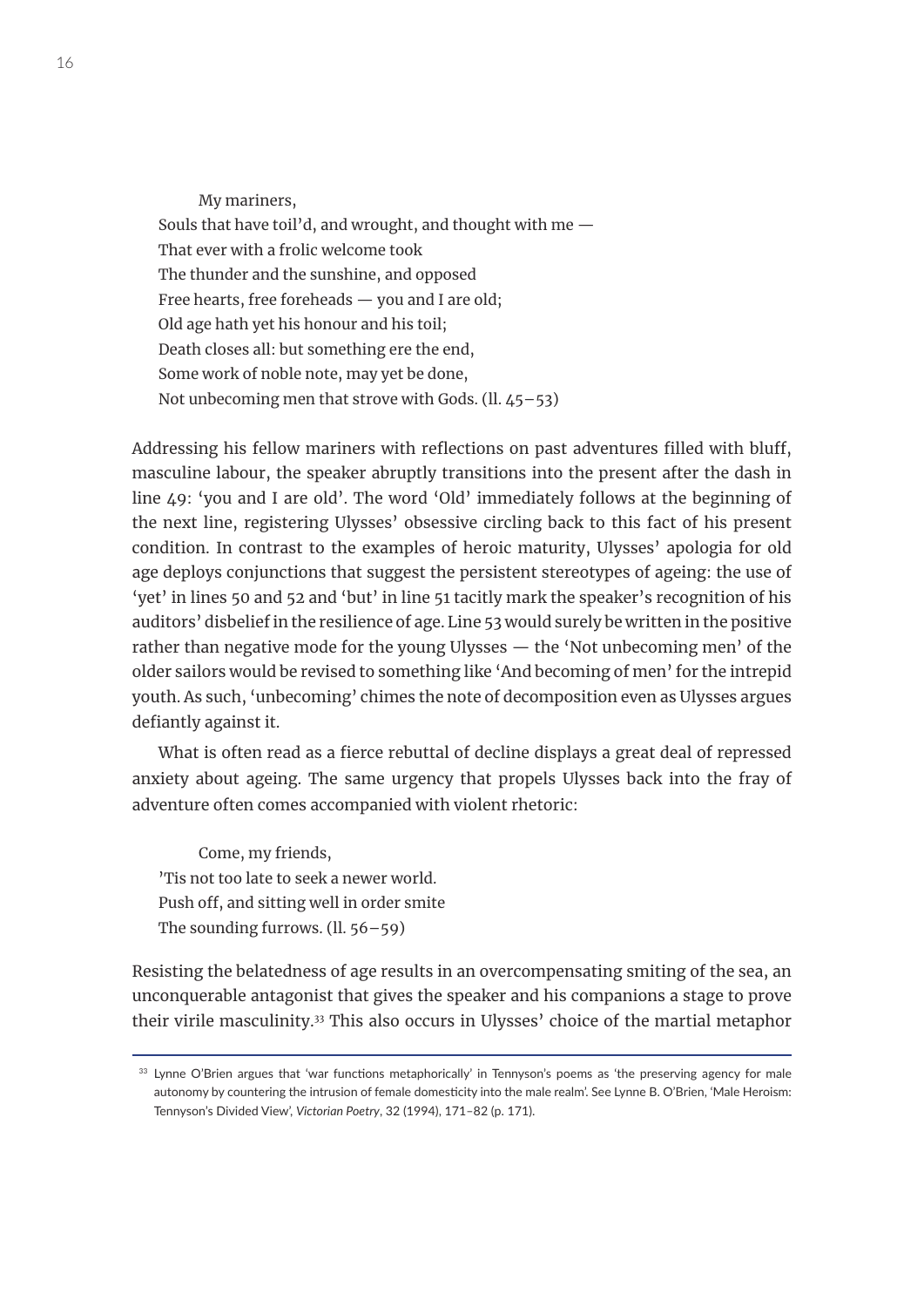— the rusting sword that needs to 'shine in use' — to describe his own view about the dignity in old age. The poem concludes by simultaneously acknowledging the depredations of time and shrugging them off:

Tho' much is taken, much abides; and tho' We are not now that strength which in old days Moved earth and heaven, that which we are, we are; One equal temper of heroic hearts, Made weak by time and fate, but strong in will To strive, to seek, to find, and not to yield.  $(ll. 65-70)$ 

The double insistence of 'Tho'' in line 65 suggests that Ulysses not only works against the cultural assumption that ageing is a process of decay, but also against his implicit internalization of the view. He convinces himself, through stubborn repetition of phrase and deed  $-$  'that which we are, we are'  $-$  that much of the heroic 'abides' in the latter years of life. This view aligns with the vitalist tradition, which inspired numerous regimens designed to combat the decay associated with growing old. Sir Anthony Carlisle's *An Essay on the Disorders of Old Age* (1818) devotes over one hundred pages to the proper diet for preserving vitality: 'frequent and abundant supplies of renovating juices are more requisite in a vitiated condition of the fluids, and where the maintenance of a due quantity of blood is precarious, both of which occur when the vital operations are enfeebled.'34 While vitalist theory constructed the lifespan as one of decay and depletion, it also enabled the view that — with proper hygiene — one could conserve the energy that sustained life and make the most of what 'abides'. While 'Ulysses' is often read as a celebration of resilience against the ravages of time, its proud rhetoric belies a deeper recognition of the measures that must be taken to challenge encroaching decay.

Though similarly inspired by *The Odyssey*, 'The Lotos-Eaters' constructs an atmosphere of content at odds with the urgency espoused by Ulysses. Here, decay is not desired (as in 'Tithonus') or a provocation to action (as in 'Ulysses') but merely a natural process that has been shorn of its negative cultural connotations:

All things have rest, and ripen toward the grave In silence — ripen, fall, and cease: Give us long rest of death, dark death, or dreamful ease.35

<sup>34</sup> Anthony Carlisle, *An Essay on the Disorders of Old Age*, 2nd edn (London: Longman, 1818), p. 63.

<sup>35</sup> 'The Lotos-Eaters', in *Poems of Tennyson*, ed. by Ricks, i, 467–77, ll. 96–98.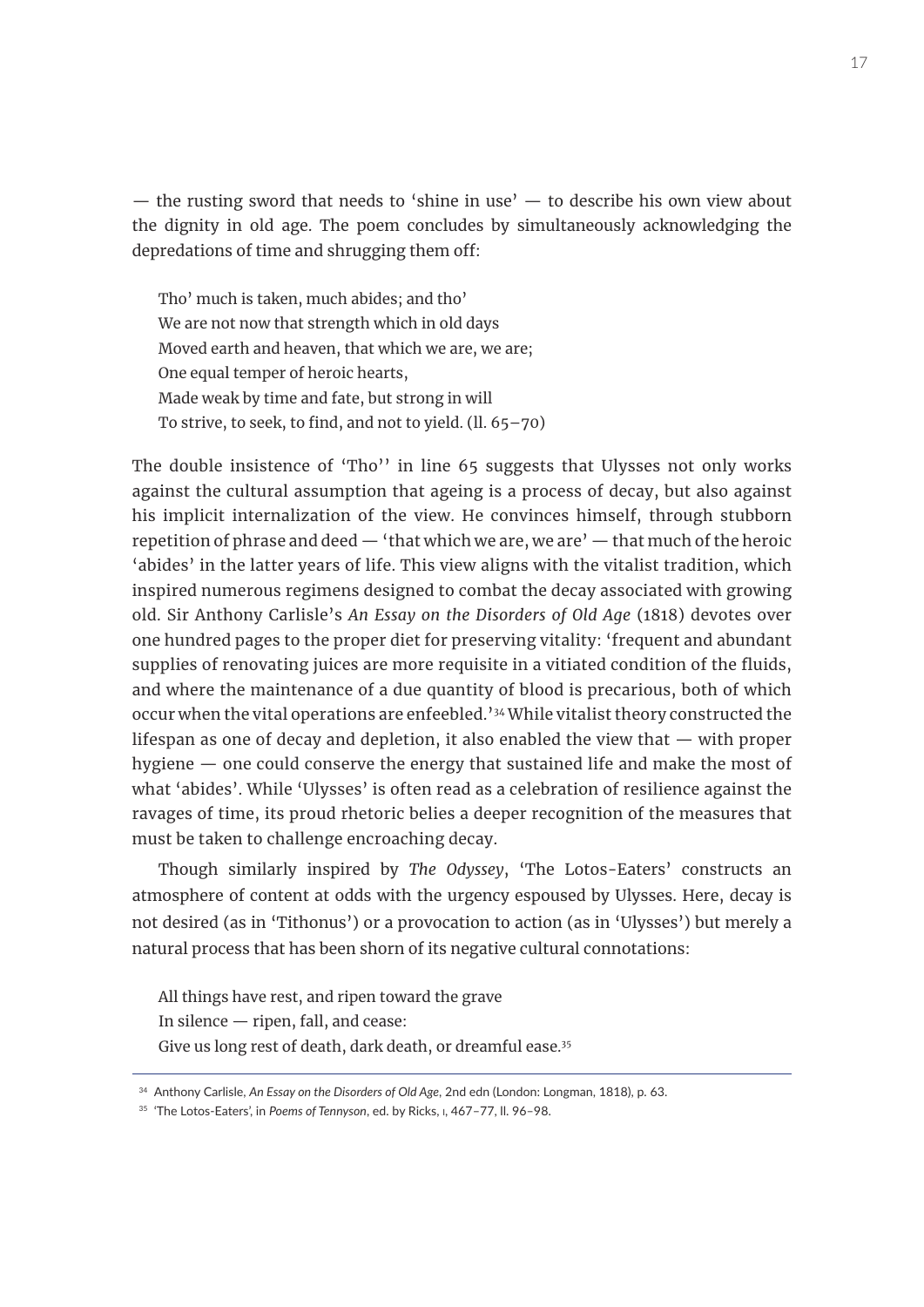The poem returns to the trope of decay to contrast with the weary work of toiling against fate:

The full-juiced apple, waxing over-mellow, Drops in a silent autumn night. All its allotted length of days The flower ripens in its place, Ripens and fades, and falls, and hath no toil, Fast-rooted in the fruitful soil. (ll. 78–83)

The abjection of decay occurs within a utilitarian framework that values work over repose: humans devote immense amounts of energy to stave off decline, which could be better spent enjoying the pleasures of life. The rotting fruit represents matter's happy unconsciousness of its place within this inevitable teleology. Decay is not something to reject, but a process on the same ontological plane as ripening — both processes occur within non-hierarchical allotments of time.<sup>36</sup> In this ontologically neutral arrangement of time, the poem's repeated assertion of stasis — 'they came upon a land | In which it seemed always afternoon', a 'land where all things always seem'd the same!' — does not exist in tension with the temporality of decay, but as an egalitarian levelling of different rhythms to the same value ( $\text{ll. } 3-4$ ,  $24$ ). The loose structure of the choric song, which alternates between metrically irregular lines of tetrameter and pentameter, serves as the formal challenge to the sailor's insistence that we find identity in difference.

'The Lotos-Eaters' asks the reader to cognitively detach decline from the normative values projected upon it by culture: in the realm of the poem decay and ripening exist on the same plane, different trajectories for equally necessary processes. This view of decay disentangles ageing from the fear of death and decline:

There *is* confusion worse than death. Trouble on trouble, pain on pain, Long labor unto aged breath, Sore task to hearts worn out by many wars And eyes grown dim with gazing on the pilot stars.  $(11.128 - 32,$  emphasis in original)

Old age makes legible the tally sheet of the long life: an interval when the accounting of pleasure and pain becomes most deeply embodied through 'aged breath', 'hearts

<sup>&</sup>lt;sup>36</sup> The seductions of this decadent view of decay are reproduced by the taunting voice in 'The Two Voices': 'Why, if man rot in dreamless ease, | Should that plain fact, as taught by these, | Not make him sure that he shall cease?' (*Poems of Tennyson*, ed. by Ricks, i, 569–93, ll. 280–82).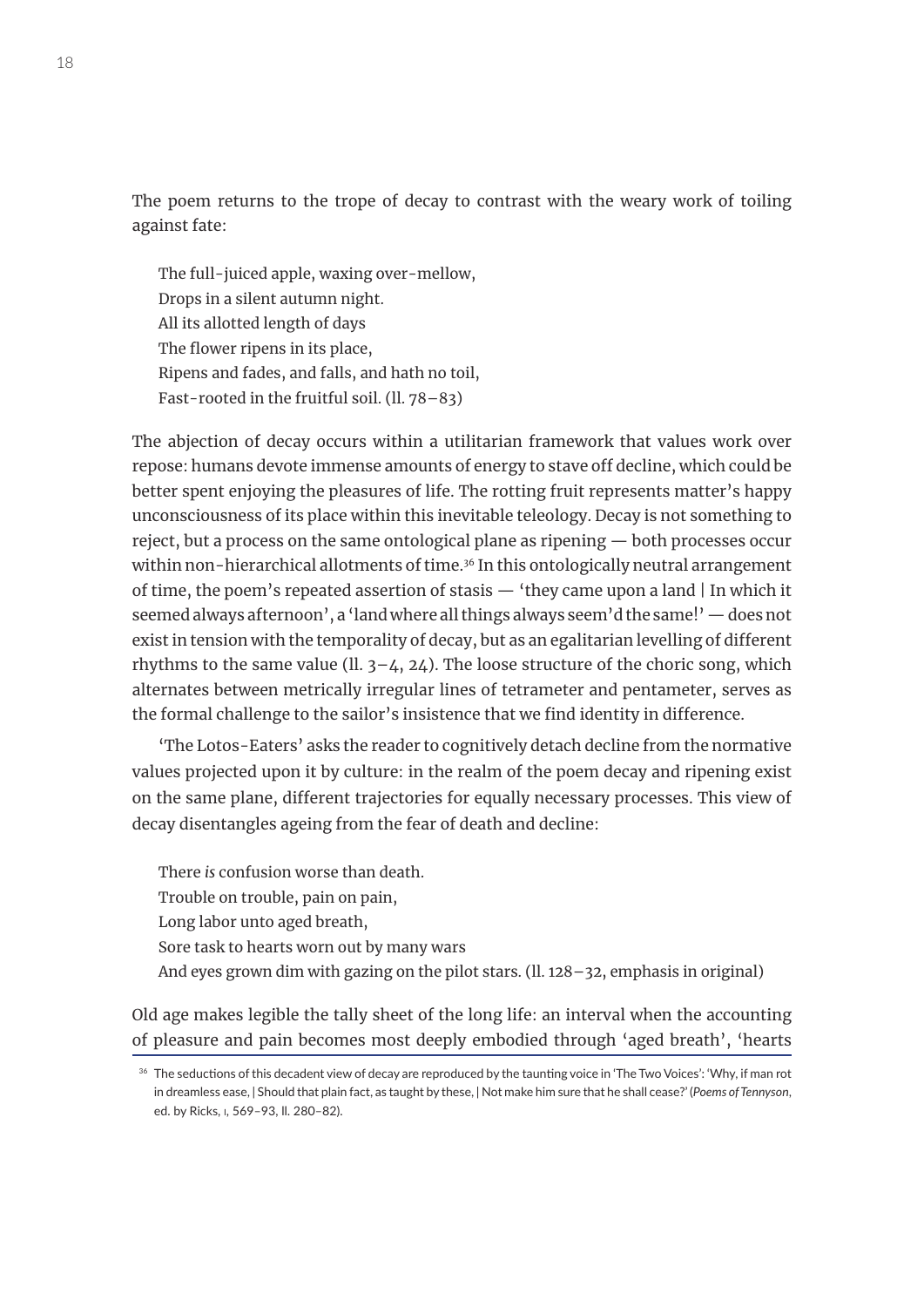worn out', and 'eyes grown dim'. These markers reveal the cumulative damage done to a body over time. The tragedy of age, the 'confusion worse than death', arises from the wear and tear of rough work — the completion of which eventually renders one unable to do it any longer. Old age draws out the self-destroying logic of toil, as the abjection of being old derives from the shame of no longer being able to carry out work that slowly destroys the body. The ableist expectation of 'Long labor' constructs senescence as a zone of necessary failure that the lotos-eaters combat through the recognition of impermanence and change:

What is it that will last? All things are taken from us, and become Portions and parcels of the dreadful past. (ll. 90–92)

Read without irony, the poem's call to irresponsibility provides an alternative to the encompassing capitalist 'now' of work and productivity. Francis O'Gorman connects the poem's atmosphere of stasis with the political stultification leading up to the Reform Act of 1832: 'What binds these together for the poet is a common problem of paralysis, a matter of reversal — and from the perspective of those outside Parliament  $-$  the persistent stalling of action.<sup>'37</sup> It is in the interests of the dominant class to maintain the current milieu, to drag out the process of reform and make as few concessions as possible. In contrast to this eternally elaborated present of work, the lotos-eaters recognize that 'Time driveth onward fast'; that the bodies within this industrial 'now' transform, wear out, and fail (l. 88). They become unrecognizable:

Dear is the memory of our wedded lives, And dear the last embraces of our wives And their warm tears: but all hath suffer'd change: For surely now our household hearths are cold, Our sons inherit us: our looks are strange: And we should come like ghosts to trouble joy. (ll. 114–19)

The memory of the lotos-eaters becomes 'dear' in an economy of scarcity, where the sailors' isolation prevents the creation of new memories. The recollection of 'warm tears' signifies a state of heightened feeling and fragmentation — of being torn apart by time and suffering 'change'. The Oedipal anxiety about supplanting sons crystallizes

<sup>37</sup> Francis O'Gorman, 'Tennyson's "The Lotos-Eaters" and the Politics of the 1830s', *Victorian Review*, 30.1 (2004), 1–20 (p. 5).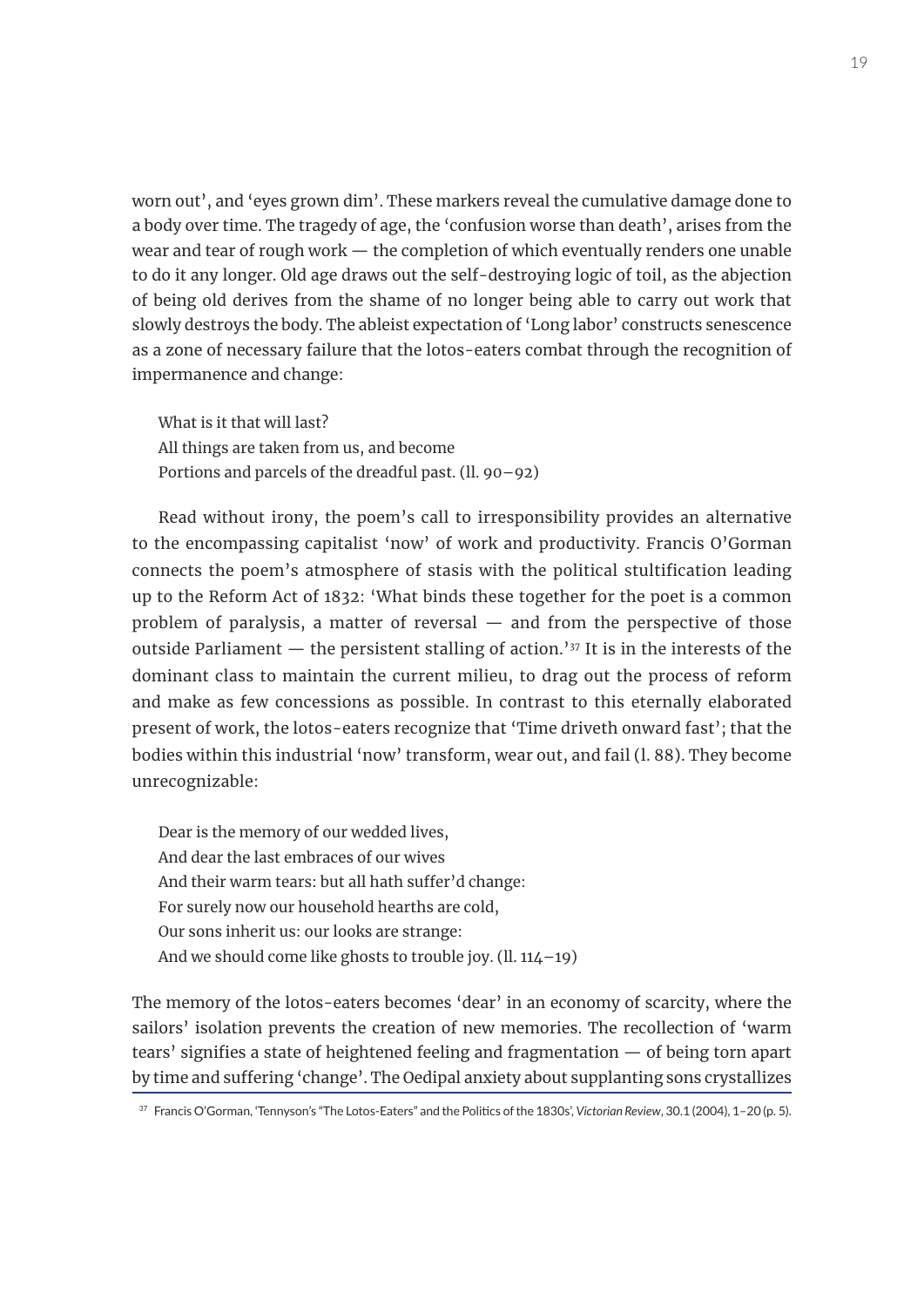in the belief that 'our looks are strange' — that their exile from the present corresponds to the ageing of their bodies beyond the hegemony of usefulness. Imagining themselves as 'ghosts to trouble joy', the sailors internalize the capitalist othering of older bodies as revolting, resigning themselves to an unchanging past along the margins of an everchurning modernity.

## **Conclusion**

'Tithonus', 'Ulysses', and 'The Lotos-Eaters' find immense imaginative possibilities at the intersection of ageing and decay. For Tithonus, the horror of ageing into infinity has the effect of normalizing the experience of growing older. The poem provides a counterpoint to the desire to live 'beyond the goal of ordinance' — his youthful aversion towards decay and old age that leaves the ancient speaker unimaginably lonely at the end of the world. Ulysses' rejection of the decline narrative belies the effects it has on the form of his monologue, provoking his urgency towards the 'untravell'd world' and the depredations of his anxious masculinity. While the lotos-eaters embrace the contentment that Ulysses rejects, they do so as a way of critiquing the capitalist system that grinds down the individuals it will marginalize once they are past prime working years. Each poem not only resists projecting stereotypes of physiological and social decline onto old age, but also makes the separation of these two systems  $-$  ageing and decay — central to the argument. They recuperate age from the overwhelmingly negative connotations associated with the processes of biological decay. Even when decay does not physically manifest itself in the human body, it serves as a figurative way of registering the abjectness of decline within patriarchal and capitalist frameworks of value. These institutions rely upon the stigma of decay as a way of constructing old age as the boundary of social inclusion, pathologizing traits that  $-$  though they are necessary and inevitable — do not reproduce the dominant milieu: vulnerability, dependence, idleness.

As his poems work to disable the connection between ageing and decay, they also imbue putrefaction with an ecological charge that goes against the grain of its cultural construction as revolting and abject. Tennyson wrote both 'Ulysses' and 'Tithon' in response to Hallam's death, but both poems place decay in a more prominent position than mortality. Death implies a finality that the poet affectively and philosophically refuses to accept, preferring instead to imagine the transformation of the self into different forms. Early in *In Memoriam* the prospect of decay offers the poet some consolation of futurity as Hallam's corpse mingles in the soil to create new matter: